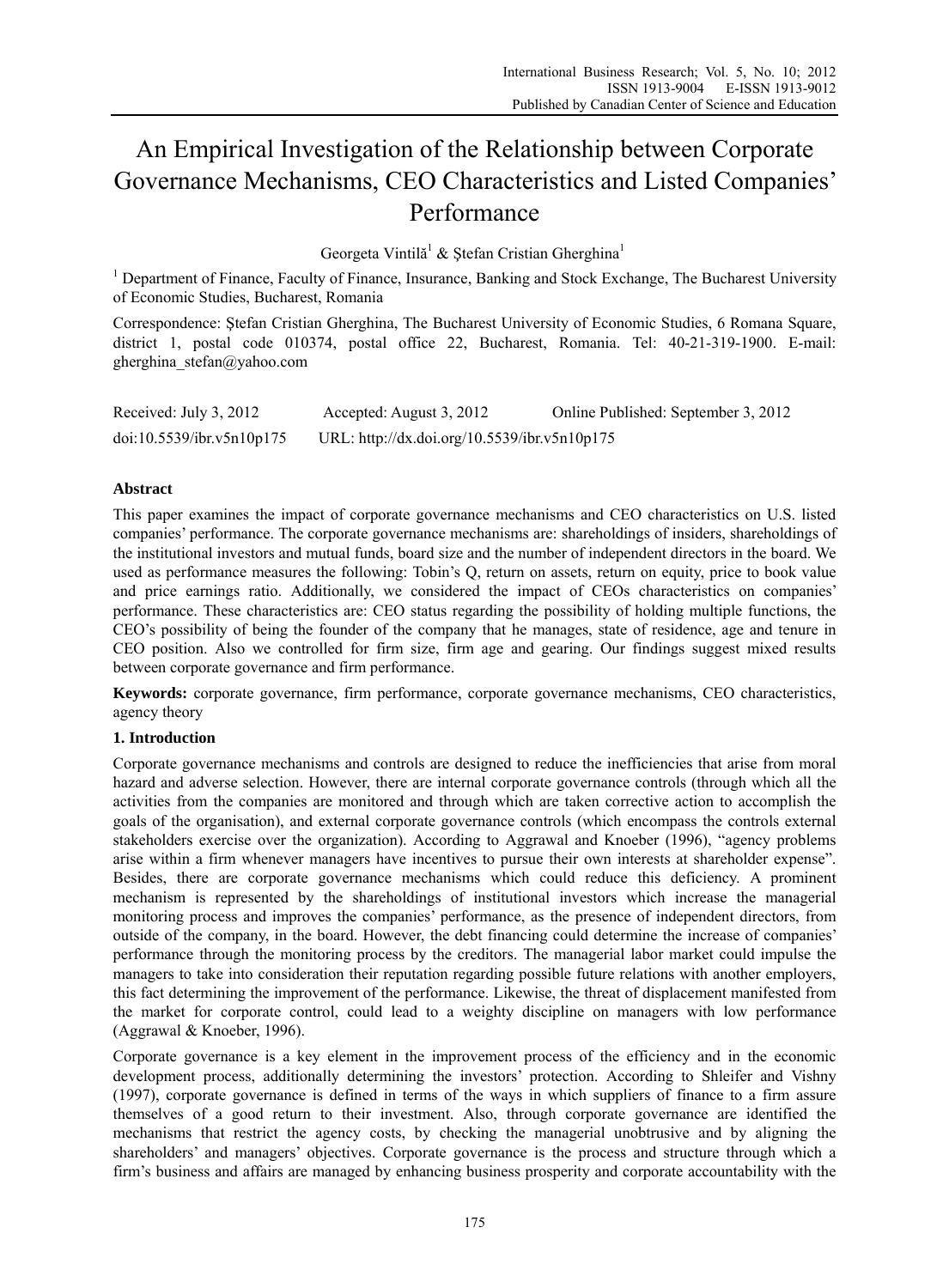ultimate objective of enhancing shareholder's wealth (Mir & Nishat, 2004). On the other hand, firms with weaker governance structures have greater agency problems. Also, the CEOs from the firms with greater agency problems receive greater compensation and the firms with greater agency problems perform worse (Core et al., 1999).

The objective of this study is the investigation of the relationship between corporate governance mechanisms and the U.S. listed companies' performance, also considering some CEO characteristics. However, this paper have two major contributions. First, we assess the impact of corporate governance mechanisms on firm performance, through the use of quadratic OLS regressions. And, second, we assess the impact of CEO characteristics on firm performance, but without considering the interaction firm performance-CEO turnover, as in previous studies. Also we use five proxies for firm performance, both accounting measures and measures related to capital market performance.

The remainder of the paper is organized as follows. Section 2 provides prior research on corporate governance mechanisms, CEO characteristics and firm performance. Section 3 presents the development of the research hypotheses. Section 4 presents the description of the database and the research methodology. Section 5 provides descriptive statistics regarding all the variables from the study. Section 6 presents the empirical results and discussion. Section 7 concludes the paper.

#### **2. Literature Review**

The studies conducted until now mentions the fact that both market mechanisms and internal mechanisms of the companies, could be used in order to harmonize the interest between managers and stakeholders. Both managerial labor market and market for corporate control are exerting pressure in and out of the companies, in order to harmonize the interests. According to Fama (1980), "the firm is viewed as a team whose members act from self-interest but realize that their destinies depend to some extent on the survival of the team in its competition with other teams", the productivity of each member manifesting a direct effect on the team and on the other members. Thus, through the team, every manager has stimulants in order to monitor the behaviour of the other managers, being subordinates or superiors.

However, the studies regarding the relationship between corporate governance and firm performance are wide, but the results are not convergent. We distinguish streams which sustain a positive relationship between corporate governance and firm performance, while others sustain a negative relationship or a lack of association between corporate governance and firm performance. The positive correlation is based on the theory that an efficient board of directors could reduce significantly the agency costs (Mashayekhi & Bazaz, 2008). Besides, the legal systems, the political stability, the reduced size of the markets, the corporate ownership and the type of the individual financial systems, are the differences manifested through the institutional dispositions, between developed and developing countries. Corporate governance considers the mechanisms that reduce the agency costs, controlling the freedom of action from the manager's perspective and aligning the interests of the owners and managers. According to Shleifer and Vishny (1997), "corporate governance mechanisms are economic and legal institutions that can be altered through political process".

The studies which research the relationship between corporate governance and firm performance are divided into two categories. There are studies which sustain the existence of a relationship between corporate governance and firm performance, called "state of imbalance", because the companies could major their value by modifying their corporate governance regimes. Also, there are studies which contradict the existence of a relationship between corporate governance and firm performance, named "balanced state", because the managers could not intensify the value of the companies by modifying the corporate governance structures.

Morck, Schleifer & Vishny (1987), McConnell & Servaes (1990) and Core & Larcker (2002) identified the fact that corporate governance structures are influencing the value of the companies. Contrary, Demsetz & Lehn (1985) and Agrawal & Knoeber (1996) suggested the fact that the owners and the managers are choosing a variety of corporate governance structures, every of them maximising the value of the company, but none of them is not correlated with corporate performance.

An argument in order to solve the agency problem results from the concerns regarding the shareholdings of the insiders. However insider ownership can cause two types of fully differentiated behaviour: convergence of interests with shareholders and the entrenchment effect. Jensen and Meckling (1976) sustained the fact that as insider ownership is growing, the tendency of owners to consume company resources is decreasing. In this way, the insiders' interests and those of shareholders are aligned. On the other side, conflicts between owners and managers tend to disappear, and the hypothesis of convergence of interests is accepted. Additionally, the natural tendency of managers is to use company resources in their own interests, which may conflict with those of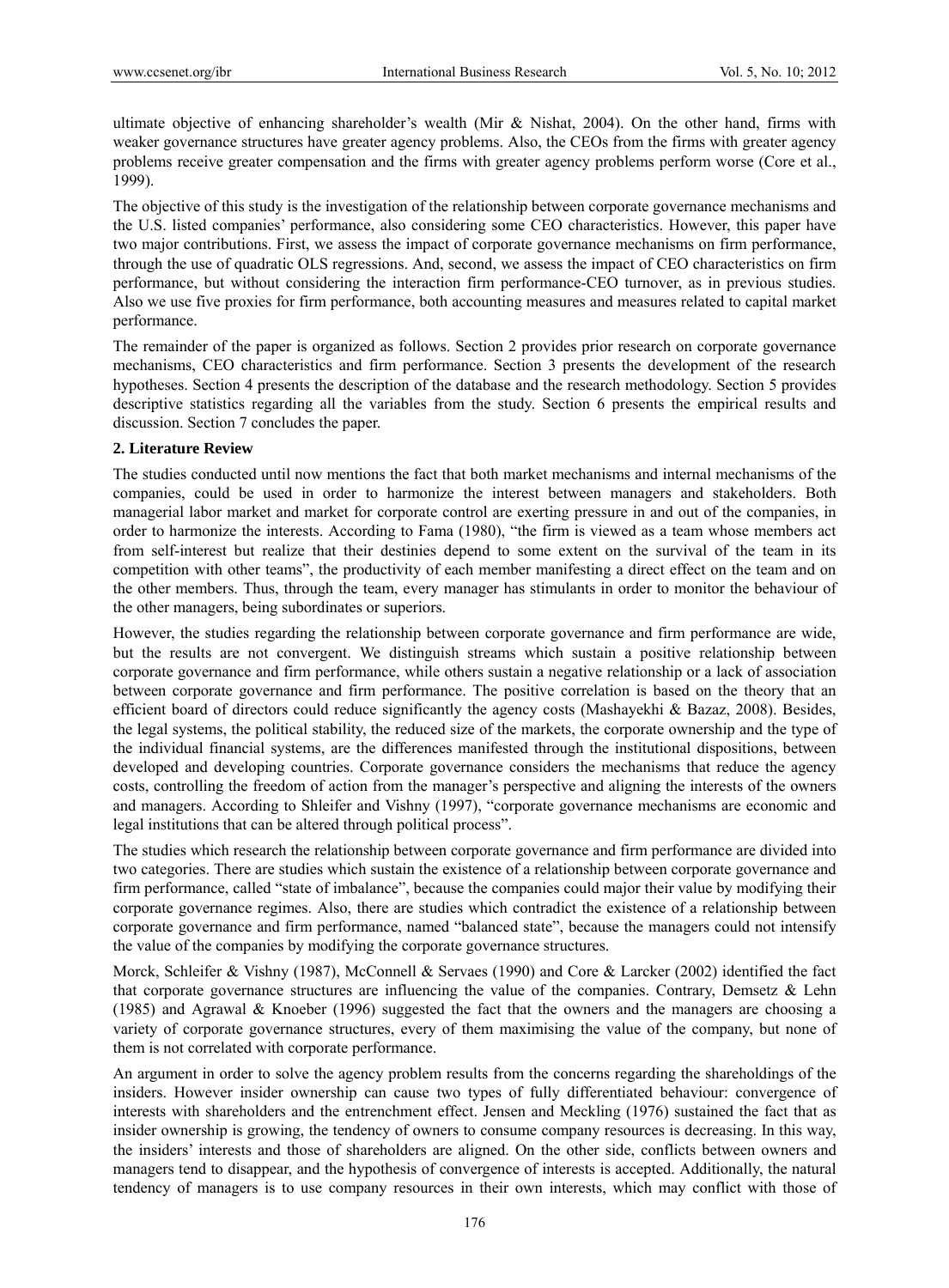external shareholders. Conversely, when insiders hold a percentage of the capital of the company that is large enough to give them voting power or influence, they can achieve their own objectives other than the maximization of value without compromising either their jobs or their salaries. Also, we can identify an entrenchment effect on the part of insiders, which means that too high a percentage of insider ownership has a negative impact on business performance. According to Itturalde et al. (2011), the existence of these two widely different effects suggests a nonlinear relationship between insider ownership and the value of the company. The convergence of interests hypothesis and the entrenchment effect hypothesis serve as an explanation for the bell-shaped relationship between insider ownership and firm value found by McConnell & Servaes (1990) or the piecewise-linear relationship discovered by Morck, Shleifer & Vishny (1988) in their previous study.

Demsetz (1983) asserted that ownership structure is an endogenous outcome of the maximization process and every change in ownership level is made in order to maximize the shareholder profit. Therefore, the ownership concentration and the profit rate are unrelated. Additionally, Demsetz & Lehn (1985) and Demsetz &Villalonga (2001) found that ownership concentration and firm performance are unrelated. The non-linear impact of ownership on firm performance was also found by Holderness et al. (1999).

Ownership concentration considers the proportion of the shares held by the greatest shareholders. A high ownership concentration tend to manifest pressure on managers in order to adopt a corporate behavior which must determine the maximisation of their wealth. The performance of the companies would be impaired (improved) in case of a dispersed (concentrated) shareholding. The high magnitude of concentration of the shareholding is positively correlated with performance (Berle & Means, 1932). Morck et al. (1988), McConnell & Servaes (1990), and Holderness et al. (1999) all find firm value to rise with low levels of managerial ownership and to fall with higher levels of managerial ownership. Chaganti & Damanpour (1991) and Lowenstein (1991) found little evidence that institutional ownership is correlated with firm performance. However, Shleifer & Vishny (1997) argued that ownership concentration can serve as a substitute for weak investor protection rights. Consequently, ownership concentration should be positively related to corporate performance especially in environments of weak legal systems.

The size of the board of directors is another mechanism which could reduce the agency problem. Also, there are arguments which sustain the boards composed from a lower number of members. The most important function of a board of directors is to control the costs resulted from the separation of ownership and control (Fama & Jensen, 1983). Thus, it was identified an inverse relationship between the board size and the value of the company (Yermack, 1996). The board of directors is realizing the monitoring function in the shareholder's name because of the inconveniences encountered by them in exerting the control, in case of dispersed structures of the shareholders. According to John & Senbet (1997), "while the board's capacity for monitoring increases as more directors are added, the benefit may be outweighted by the incremental cost of poorer communication and decision-making associated with larger groups". Lipton & Lorsch (1992) claimed the existenece of small boards, and recommended that board size should be limited to seven or eight members. Also, Eisenberg et al. (1998) asserted that when board size increases, the difficulties in coordination and communication increase. This fact causes greater agency problems and costs. Jensen (1993) stated that "keeping boards small can help improve their performance. When boards get beyond seven or eight people they are less likely to function effectively and are easier for the CEO to control". The companies with boards of directors composed between six and fifteen members, recorded better values of return on equity rate and profit margin, relative to other companies with lower size of the board of directors (Brown & Caylor, 2004). Additionally, the boards composed of a greater number of members manifests a significant and negative influence on the future return on assets (Beekes, Hong & Owen, 2010).

In order to improve the agency problem, another mechanism which is proposed is the board structure. However, empirical studies of the effect of board structure on firm value or performance generally show results either mixed or opposite to what would be expected from the agency cost argument. There are some studies which found better performance for firms with boards of directors dominated by outsiders (Rosenstein & Wyatt, 1990; Millstein & MacAvoy, 1998), and others which found no such relationship in terms of accounting profits or firm value (Hermalin & Weisbach, 1991; Bhagat & Black, 2000; Weir & Laing, 2001). Baysinger & Butler (1985) found that board with more outside directors performed better than other firms. Hermalin & Weisbach (1991) found no significant correlation between board independence and Tobin's Q or EBIT. Ezzamel & Watson (1993) found that outside directors were positively associated with profitability among a sample of U.K. firms. Also, Klein (1998) found no correlation between overall board independence and return on assets, productivity, or stock return. Bhagat & Black (2000) found evidence that firms suffering from low profitability respond by increasing the independence of their board of directors, but no evidence that this strategy works if those firms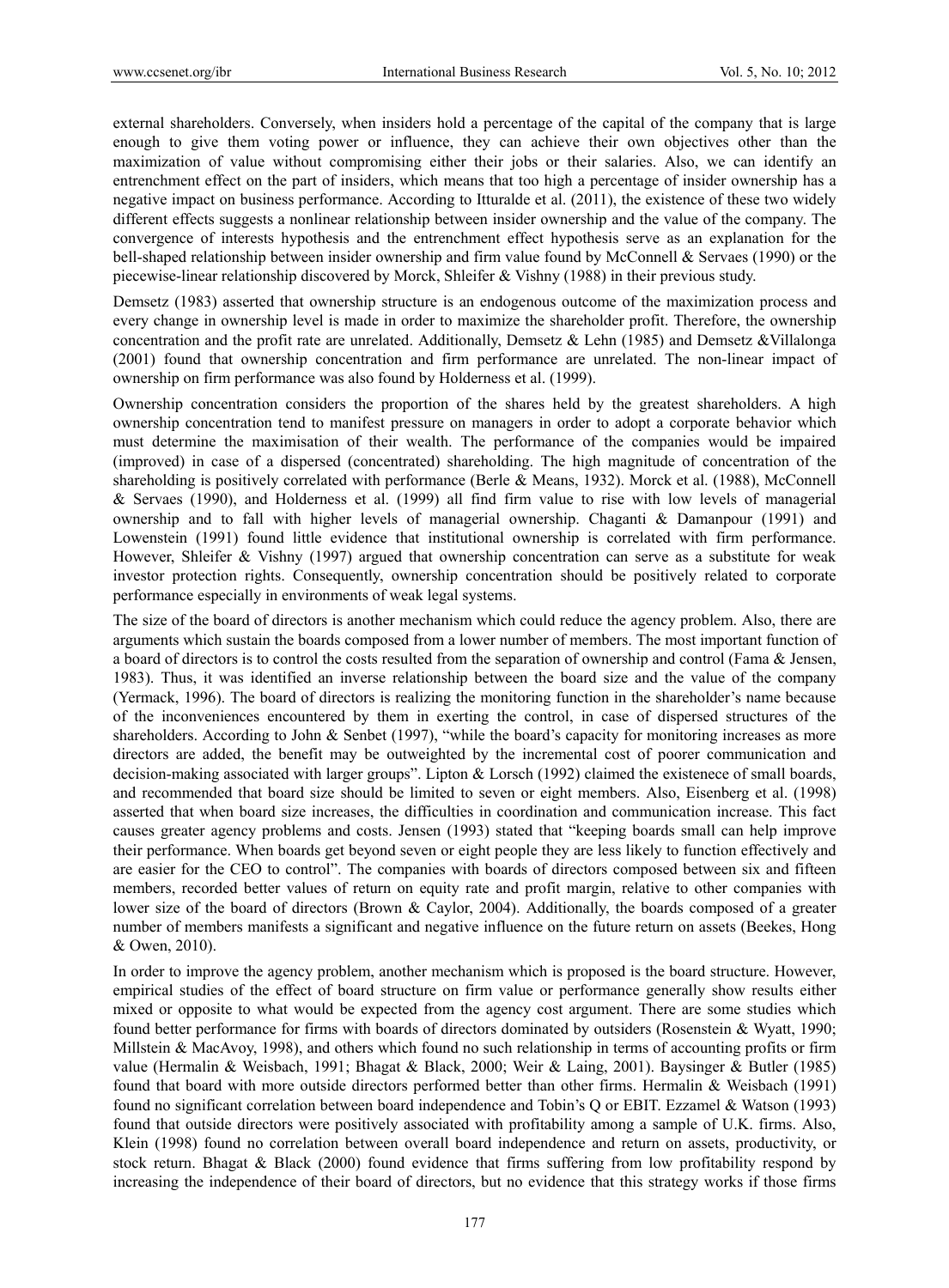with more independent boards achieve improved profitability. Their results are consistent with poor performance prompting firms to adopt more independent boards, but suggests that firms do not achieve superior performance (and may possibly achieve even worse performance) as a result of this change in board composition.

Thus, the board structure is not correlated with the corporate performance, while the board size is negatively correlated with performance (Hermalin & Weisbach, 2001). Also, there was not recorded an improvement of Tobin's Q rate in the companies with independent board of directors, similarly Bhagat & Black (2000) and Hermalin & Weisbach (2001), but resulted that the companies with independent board of directors recorded better values of return on equity rate, profit margin, dividend yield and greater stock repurchases (Brown & Caylor, 2004). The independence of the board is negatively correlated with the current and future operational performance (Bhagat & Bolton, 2008). "The optimal board structure is determined by the trade-off between maximizing the incentive for insiders to reveal their private information, minimizing coordination costs among outsiders and maximizing the ability of outsiders to reject inferior projects" (Raheja, 2005).

According to Belkhir (2004), it is considered that separating the titles of Chairman and CEO will reduce agency costs and will improve firm performance. The explanation is given by the fact that when the CEO is also the chairman of the board, the power within the firm is concentrated in one person's hands. This situation allows the CEO to control information available to other board members. The board becomes under the control of managers, which prevents it from effectively accomplishing its tasks of hiring, eventually firing, and rewarding top executive officers, and to ratify and monitor important decisions. Given the decrease in the effectiveness of the board, the potential agency costs resulting from the separation of ownership and decision making are exacerbated. Also, Jensen (1993), stated that "the function of the chairman is to run board meetings and oversee the process of hiring, firing, evaluating, and compensating the CEO. Clearly, the CEO cannot perform this function apart from his or her personal interest. Without the direction of an independent leader, it is much more difficult for the board to perform its critical function. Therefore, for the board to be effective, it is important to separate the CEO and chairman positions".

On the other hand, stewardship theorists counter-argue that CEO duality positively influence firm performance. The managers are inherently trustworthy and are good stewards of company resources (Fama & Jensen, 1983). However, Rechner & Dalton (1991), for 141 corporations over a 6-year time period, found that firms with CEO duality performed better. Also, Brickley et al. (1997) argued that separating the titles will reduce agency costs in corporations and will improve performance. Bhagat & Bolton (2008) stated the fact that the separation between the Chief Executive Officer and the chairman of the company is positively correlated and statistically significant with the current and future operational performance.

However, Daily & Dalton (1992), examined the organizational agent/firm performance linkage focusing specifically on the role of founder Chief Executive Officers (CEOs) and the composition of the boards of directors, for entrepreneurial firms. They found no relationship between CEO duality and firm performance. Also Chen et al. (2008), didn't find a significant relationship between CEO duality and firm performance nor improvement in firm performance after the change in leadership structure.

Adams et al. (2009), found strong evidence that founder-CEO status is endogenous in performance regressions and that good performance makes it less likely that the founder retains the CEO title. After factoring out the effect of performance on founder-CEO status, they identified a positive causal effect of founder-CEOs on firm performance that is quantitatively larger than the effect estimated through standard OLS regressions. However, Villalonga & Amit (2006), Palia et al. (2008) and, Fahlenbrach (2009) all find a positive relation between founder-CEOs and firm performance.

Miller & Shamsie (2001) found that product line experimentation declines over the course of executive tenures. Also, they found that there is an inverse U-shaped relationship between top executive tenure and an organization's financial performance. Serfling (2012) found that the age of a CEO can have an important effect on corporate financial policy choices, firm performance, and the existence of agency costs within a firm. Thus, older CEOs tend to invest less than younger CEOs, and this finding is concentrated in firms with above median investment opportunities. These situation suggests that older CEOs may be passing up investing in valuable projects, and thereby, creating agency costs through underinvestment.

However, as regards the relationship between CEO characteristics, previous studies researched predominantly the relationship between CEO characteristics-firm performance-CEO turnover. In this study we will research the relationship between CEO characteristics and firm performance, but without considering the probability of CEO turnover. Also, previous studies which used CEO age and CEO tenure, analysed their impact on CEO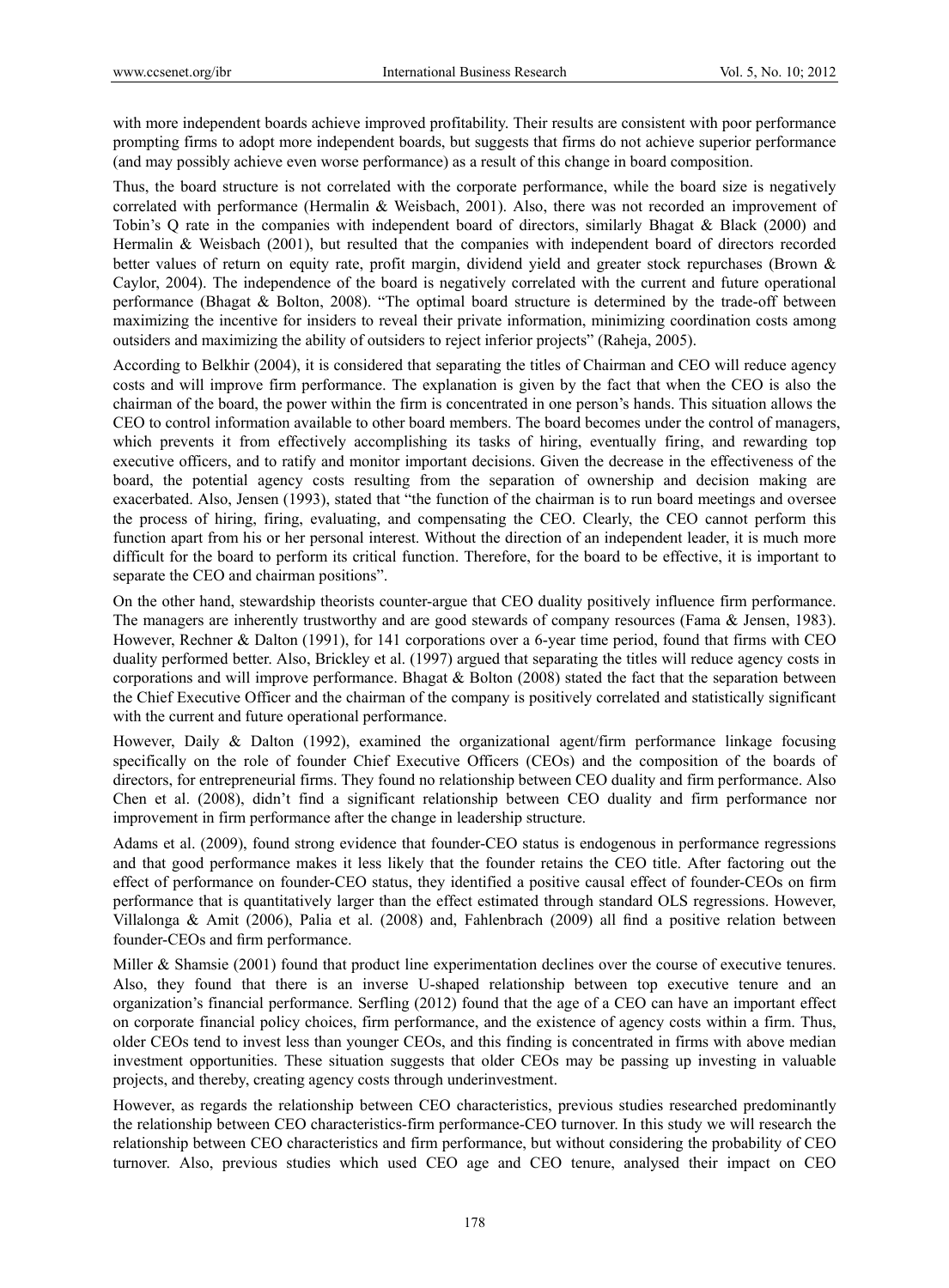compensation. Li & Maksmovic (2010) stated that boards with short industry tenure negatively affect firm performance by selecting star CEOs who do not possess the necessary management skills.

## **3. Hypotheses Development**

The global objective of our research consist in the examination of the relationship between corporate governance mechanisms, CEO characteristics and the performance of the U.S. listed companies.

We set the following hypotheses which will be tested afterwards, in accordance with the studies mentioned previously:

- $\bullet$  Hypothesis 1 (H<sub>1</sub>): There is a positive relationship between the insider shareholdings and firm performance (Agrawal & Knoeber, 1996);
- $\bullet$  Hypothesis 2 (H<sub>2</sub>): There is a positive relationship between the number of the independent directors from the board of directors and firm performance (Baysinger & Butler, 1985; Rosenstein & Wyatt, 1990; Ezzamel & Watson, 1993; Millstein & MacAvoy, 1998; Brown & Caylor, 2004; Bhagat & Bolton, 2008);
- $\bullet$  Hypothesis 3 (H<sub>3</sub>): There is a negative relationship between the size of the board of directors and firm performance (Yermack, 1996; Hermalin & Weisbach, 2001; Beekes, Hong & Owen, 2010);
- $\bullet$  Hypothesis 4 (H<sub>4</sub>): There is a positive relationship between the institutional investors' and mutual funds' shareholdings and firm performance (McConnell & Servaes, 1990);
- $\bullet$  Hypothesis 5 (H<sub>5</sub>): The companies in which the CEO and the Chairman are different persons, are recording better performance relative to the companies in which the CEO and the Chairman are the same person (Jensen, 1993; Brickley et al., 1997; Belkhir, 2004; Bhagat & Bolton, 2008);
- $\bullet$  Hypothesis 6 (H<sub>6</sub>): The companies where the CEO is resident in the United States are recording lower performance relative to the companies where the CEO is not resident in the United States. Similar Sanda et al. (2005), to examine the extent to which business experience and skills of CEOs play an important role in affecting firm performance, we made a simplifying assumption that in U.S., compared with their local counterparts, foreign CEOs have more experience in modern management techniques and have greater international exposure;
- $\bullet$  Hypothesis 7 (H<sub>7</sub>): The companies where the CEO is their founder are recording better performance relative to the companies where the CEO is not their founder (Villalonga & Amit, 2006; Palia et al., 2008; Adams et al., 2009; Fahlenbrach, 2009);
- $\bullet$  Hypothesis 8 (H<sub>8</sub>): There is a negative relationship between the age of the CEO and firm performance. When we designed this hypothesis, we considered the tournament model. Thus, a strand of the tournament literature has focused on rank-order tournaments, in which workers are paid according to their relative performance in identical tasks. However, we considered that there are younger employees than CEO which could perform better.
- Hypothesis 9 (H9): There is a positive relationship between the CEO tenure as Chief Executive Officer and firm performance. We consider that an increased tenure is accompanied by professional skills, which will be used in order to enhance the firm performance.

# **4. Description of the Database and Research Methodology**

The process regarding the creation of the database, in order to investigate the relationship between corporate governance mechanisms, CEO characteristics and firm performance, consisted in using a random sample of 155 U.S companies, provided by Institutional Shareholder Services (ISS). However, this sample initially comprised only Governance Risk Indicators, which we used to research the relationship between corporate governance ratings and firm performance, in another study. After we got this sample, we started to collect data regarding corporate governance (both corporate governance mechanisms and CEO characteristics), data regarding firm performance and firm characteristics data (as firm size, firm age and gearing), from public sources. Also, all the data corresponds to the year 2011.

The companies from the sample belong to twenty different industries, including banking and financial services sector. Also, the companies have the following distribution regarding the industry membership: 55 companies listed at New York Stock Exchange, 94 companies listed at Nasdaq and 6 companies listed at American Stock Exchange.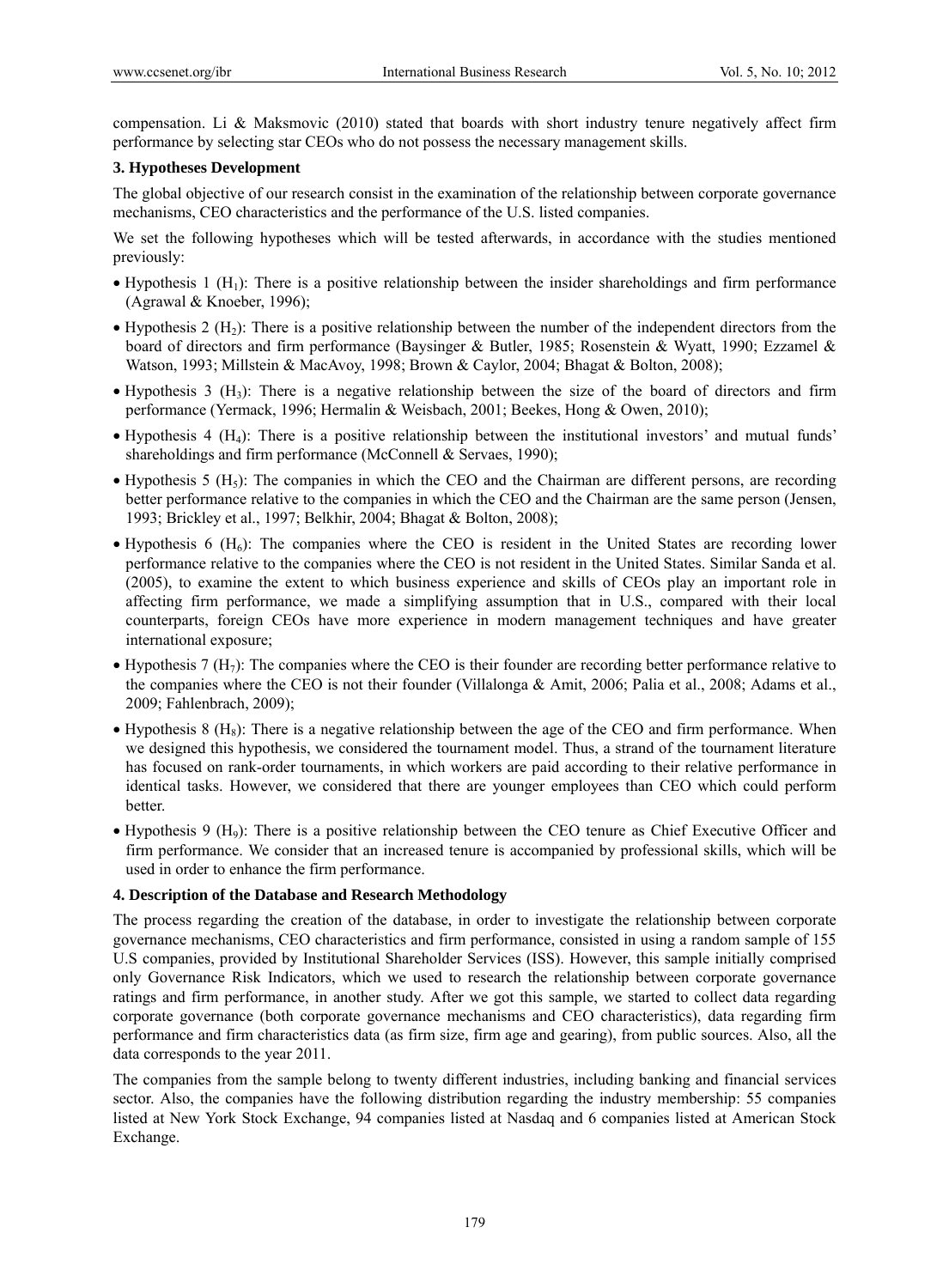| Variable Name                          | Description of the variable                                                                   | Data Source         |  |
|----------------------------------------|-----------------------------------------------------------------------------------------------|---------------------|--|
| 1. Data regarding corporate governance |                                                                                               |                     |  |
| Insider_Share $(\% )$                  | The shareholdings of the insiders (fraction of shares held by the insiders from the total     |                     |  |
|                                        | shares)                                                                                       | www.morningstar.com |  |
| <b>BoardSize</b>                       | The number of members which compose the board of directors                                    |                     |  |
| No_IndependentDir                      | The number of the independent directors from the board of directors                           | www.reuters.com     |  |
| Concent $(\% )$                        | The fraction of the shares held by the institutional investors and mutual funds               | finance.yahoo.com   |  |
|                                        | Dummy Variable                                                                                | www.reuters.com     |  |
| <b>CEO_Resident</b>                    | If the CEO is resident in the U.S.A. $= 0$                                                    | people.forbes.com   |  |
|                                        | If the CEO is not resident in the U.S.A. $= 1$                                                |                     |  |
|                                        | Dummy Variable                                                                                |                     |  |
| <b>CEO_Status</b>                      | If the CEO is the Chairman of the Board = $\theta$                                            |                     |  |
|                                        | If the CEO is not the Chairman of the Board = $I$                                             | www.bloomberg.com   |  |
|                                        | Dummy Variable                                                                                |                     |  |
| <b>CEO_Founder</b>                     | If the CEO is the founder of the company $I$                                                  |                     |  |
|                                        | If the CEO is not the founder of the company = $\theta$                                       |                     |  |
| CEO_Age                                | The age of the Chief Executive Officer                                                        | markets.ft.com      |  |
| <b>CEO_Tenure</b>                      | The tenure of Chief Executive Officer as CEO                                                  |                     |  |
| 2. Data regarding firm performance     |                                                                                               |                     |  |
| Q                                      | Tobin's Q, as the ratio between the market value and replacement value of the same            | uk.advfn.com/       |  |
|                                        | physical asset                                                                                |                     |  |
| <b>PBV</b>                             | Price to book value, as the ratio of the market value of equity to the book value of equity.  |                     |  |
|                                        | Return on Assets shows how profitable a company is relative to its total assets. It is        |                     |  |
| ROA (%)                                | calculated by dividing a company's annual earnings by its total assets, expressed as a        |                     |  |
|                                        | percentage.                                                                                   |                     |  |
|                                        | Return on Equity measures the rate of return on the ownership interest (shareholders'         |                     |  |
|                                        | equity) of the common stock owners. It measures a firm's efficiency at generating profits     |                     |  |
| $ROE (\% )$                            | from every unit of shareholders' equity (also known as net assets or assets minus             | www.barchart.com    |  |
|                                        | liabilities). ROE is equal to a fiscal year's net income (after preferred stock dividends but |                     |  |
|                                        | before common stock dividends) divided by total equity (excluding preferred shares),          |                     |  |
|                                        | expressed as a percentage.                                                                    |                     |  |
|                                        | Price-earnings ratio tells us how many times the market price of a share is vis-a-vis its     |                     |  |
| <b>PER</b>                             | earning. It is calculated as the ratio between the market price of the share and the earning  |                     |  |
|                                        | per share.                                                                                    |                     |  |
| 3. Data regarding the firm size        |                                                                                               |                     |  |
| LogAssets                              | Logarithm of Total Assets                                                                     | uk.advfn.com/       |  |
| 4. Data regarding the firm age         |                                                                                               |                     |  |
| <b>Years_Listing</b>                   | The number of years of listing at a Stock Exchange                                            | www.nyse.com        |  |
|                                        |                                                                                               | www.nasdaq.com      |  |
| 5. Data regarding the gearing          |                                                                                               |                     |  |
| <b>Financial</b> leverage              | Financial leverage (calculated as the ratio of total debt to equity)                          | uk.advfn.com        |  |

#### Table 1. Variables Covered in the Empirical Research

Source: Own processing.

In Table 1 we describe the variables which will be used in the empirical research, respectively data regarding corporate governance (including both corporate governance mechanisms and CEO characteristics), data regarding firm performance, data regarding the size of the companies, data regarding the firm age and data regarding gearing.

In order to examine the influence of corporate governance mechanisms and CEO characteristics on firm performance, in the literature on corporate governance, we have found the usage of the following type of models: multifactorial linear regression models, simultaneous equation models, as estimating through generalized method of moments. To test the hypoteses mentioned above we decided to use the cross-section multiple linear regression, following the general model, because our data correspond to one period, respectively, the year 2011:

$$
y_i = \alpha + \beta_1 x_{1i} + \beta_2 x_{2i} + \dots + \beta_m x_{mi} + \varepsilon_i
$$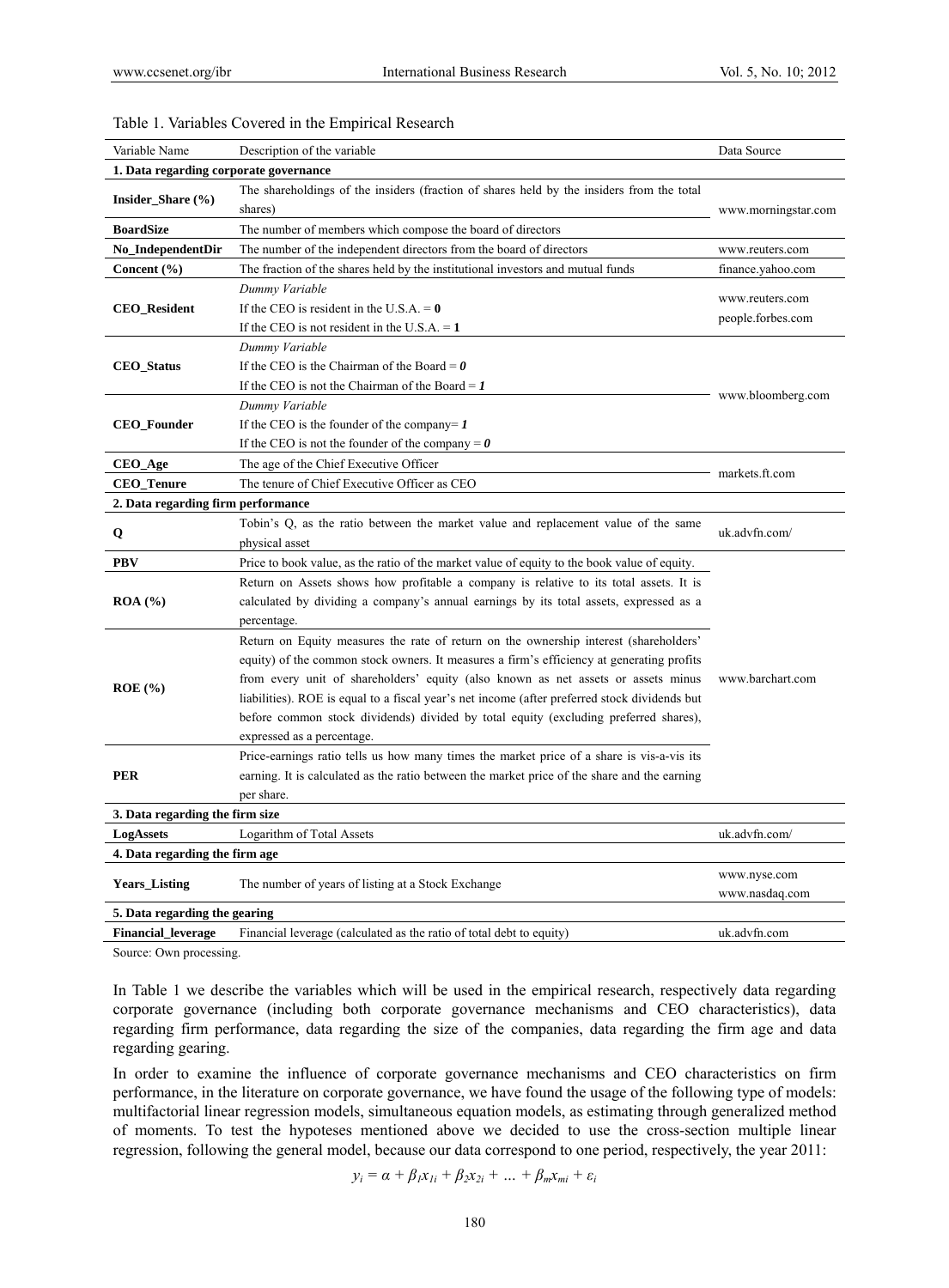where:

 $y_i$  = the dependent variable, represented by the firm performance;

 $\alpha$  = this parameter is called the constant or intercept and represents the expected response when  $x = 0$ . It quantify the influence of all determinants of firm performance with the exception of the independent variables introduced in the model (and which were not taken into consideration through an explanatory variable, but which are characterized through some stability in time);

 $\beta$  = this parameter is called the slope, and represents the expected increment in the response per unit change in x;

 $x_{ii}$  = the independent variable j for each company i;

 $\varepsilon_i$  = the residual term of the regression, quantifying the influence of factors with random action (not systematically), characterized by the fact that the mean is zero and the variance is constant;

 $i =$  the company = 1, 2, ..., 155.

| Dependent Variables                                               | <b>Independent Variables</b>                                             |
|-------------------------------------------------------------------|--------------------------------------------------------------------------|
| The firm performance is revealed through the following variables: | <b>Insider_Share</b><br><b>BoardSize</b><br>No_IndependentDir<br>Concent |
| $\mathbf 0$                                                       | <b>CEO</b> Resident                                                      |
| <b>PBV</b>                                                        | <b>CEO_Status</b>                                                        |
| <b>ROA</b>                                                        | <b>CEO</b> Founder                                                       |
| <b>ROE</b>                                                        | CEO_Age                                                                  |
| <b>PER</b>                                                        | <b>CEO_Tenure</b>                                                        |
|                                                                   | Control Variables                                                        |
|                                                                   | LogAssets                                                                |
|                                                                   | <b>Years_Listing</b>                                                     |
|                                                                   | <b>Financial_leverage</b>                                                |

Table 2. The Variables from the Econometric Research

Source: Own processing.

In Table 2 we present the variables from the econometric models which will be developed beyond, respectively the dependent variables (variables which quantify the firm performance), independent variables (variables which are showing the corporate governance mechanisms and CEO characteristics) and control variables (variables which measure the company size, company age and gearing).

Thus, the relationship between corporate governance mechanisms and U.S. listed companies' performance will be investigated through five econometric models. By taking into consideration the fact that the relationship between firm performance and corporate governance variables is not linear, we considered in the first four regression models the quadratic values of some variables. Besides, in order to remove the multicollinearity problem, which could determine the misrepresentation of the interpretations regarding the results from the models, we centered the values of the variables which followed to be squared.

In the corporate governance literature, we identified three main approaches to firm level performance: studies based on market prices, accounting ratios and total factor profitability. However, measuring firm performance using accounting ratios is also common in the corporate governance literature, in particular, return on assets and return on equity. The studies in which performance is measured through Tobin's Q and is operationalized as market to book are consistent with agency theory. Thus, large outside owners destroy market value, inside owners create it unless the stakes are unusually big and direct ownership is more beneficial than indirect (Bocean & Barbu, 2007). The return on assets and return on equity are accounting measures of profitability and efficiency. On the other hand, Tobin's Q, price to book value and price-earnings ratio capture market expectations about future earnings. While the ROA and ROE-corporate governance link reflects a tangible, balance-sheet effect, Tobin's Q, PBV and PER-corporate governance nexus has more to do with market perceptions about the value of corporate governance.

We used as control variables the logarithm of total assets, the number of years of listing at a Stock Exchange and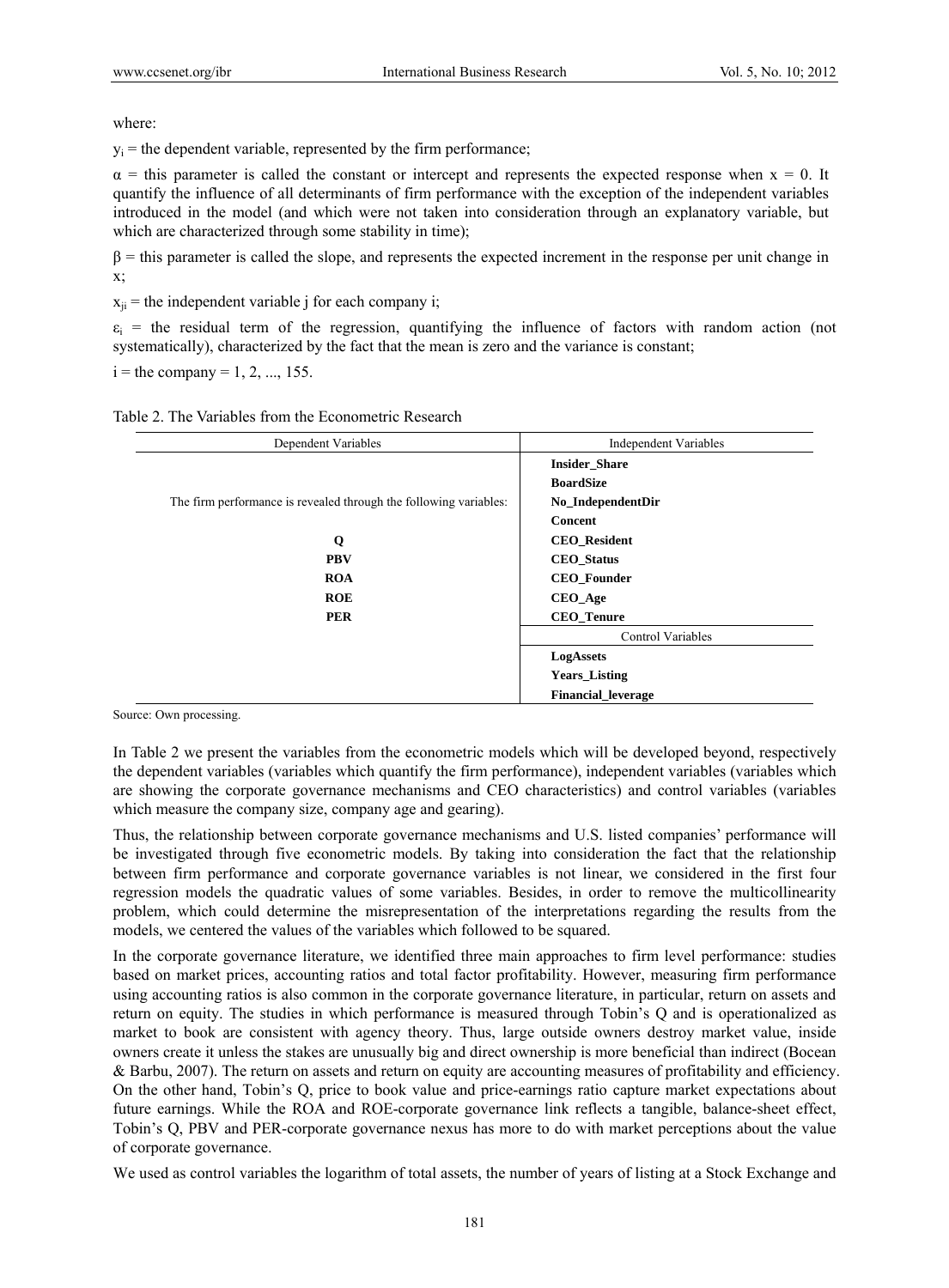the financial leverage. However, there is considerable evidence that the size of the firm plays an important role in corporate governance and corporate performance, and that there is a negative significant relationship, when it's used as a control variable, to measure the effect of corporate governance on firm value. The logarithm of total assets is used as a proxy for firm size (Al-Haddad, Alzurqan & Al Sufy, 2011). The leverage ratio can, on one hand, improve performance by limiting managerial misbehavior and by serving as a signal of high quality, but, on the other hand, high leverage may lead to asset substitution and underinvestment (Bebczuk, 2005). We also consider the firm age, as the number of years of listing at a Stock Exchange, instead of number of years from founding. Loderer & Waelchli (2011) asserted the fact that as firms grow older, their performance deteriorates. Also they mentioned that ROA goes down, costs go up, and market size shrinks.

Like McConnell & Servaes (1990) and Sanda et al. (2005), we followed the same approach and we designed five models to capture the impact of corporate governance mechanisms and CEO characteristics on firm performance.

The first model was designed to capture the impact of all corporate governance mechanisms, and the status of CEO regarding duality, on firm performance, without taking into consideration the control variables:

## **Model 1**

Firm\_Performance =  $\alpha + \beta_1 * \text{No\_IndependentDir} + \beta_2 * \text{Inside\_Share} + \beta_3 * \text{Inside\_Share}^2 + \beta_4 * \text{BoardSize} +$  $\beta_5$ \*BoardSize<sup>2</sup> +  $\beta_6$ \*CEO\_Status +  $\beta_7$ \*Concent +  $\varepsilon_i$ 

In the second model we try to capture the impact of all corporate governance mechanisms, and the status of CEO regarding duality, on firm performance, but controlling for firm size and gearing:

## **Model 2**

Firm Performance =  $\alpha$  + β<sub>1</sub>\*No IndependentDir+ β<sub>2</sub>\*Insider Share + β<sub>3</sub>\*Insider Share<sup>2</sup> + β<sub>4</sub>\*BoardSize +  $\beta_5$ \*BoardSize<sup>2</sup> +  $\beta_6$ \*CEO\_Status +  $\beta_7$ \*Concent +  $\beta_8$ \*Concent<sup>2</sup>+  $\beta_9$ \*LogAssets+  $\beta_{10}$ \*Financial\_leverage +  $\varepsilon_1$ 

The third model was designed to capture the impact of all corporate governance mechanisms, the status of CEO regarding duality and residence, on firm performance, without taking into consideration the control variables:

## **Model 3**

Firm\_Performance =  $\alpha + \beta_1 * \text{No\_IndependentDir} + \beta_2 * \text{Inside\_Share} + \beta_3 * \text{Inside\_Share}^2 + \beta_4 * \text{BoardSize} +$  $\beta_5$ \*BoardSize<sup>2</sup> +  $\beta_6$ \*CEO\_Resident +  $\beta_7$ \*CEO\_Status +  $\beta_8$ \*Concent +  $\varepsilon_1$ 

The fourth model was designed to capture the impact of all corporate governance mechanisms, the status of CEO regarding duality, and the possibility of being the founder of the company, on firm performance, without taking into consideration the control variables:

## **Model 4**

Firm\_Performance =  $\alpha + \beta_1$ \*No\_IndependentDir +  $\beta_2$ \*Insider\_Share +  $\beta_3$ \*Insider\_Share<sup>2</sup> +  $\beta_4$ \*BoardSize +  $β_5*BoardSize^2 + β_6*CEO_Founder + β_7*CEO_Status + β_8*Concent + ε_1$ 

The purpose of the fifth model is to capture the impact of CEO age and CEO tenure on firm performance, controlling for gearing and firm age:

## **Model 5**

Firm\_Performance =  $\alpha$  +  $\beta_1$ \*CEO\_Age +  $\beta_2$ \*CEO Tenure +  $\beta_3$ \*LogAssets +  $\beta_4$ \*Financial leverage +  $β<sub>5</sub> * Years$  Listing + ε<sub>i</sub>

## **5. Descriptive Statistics**

In Table 3 we show descriptive statistics of the variables. Thus, in case of CEO Status, by taking into consideration the median value (Table 3: Median for CEO Status  $= 1$ ), there results that CEOs are not the Chairmans of the boards of directors. However, we conclude a majority of CEO with residence in the United States (Table 3: Median for CEO\_Resident = 0). Also, by taking into consideration the median value, the CEOs from the sample are not the founders of the companies that they mange (Table 3: Median for CEO\_Founder = 0). We can see that board size is between four and fifteen members, the median value being eight, in accordance with Lipton & Lorsch (1992) and Brown & Caylor (2004).

In Table 4 we show the Pearson's Correlation Matrix for all variables as they enter the regression model. Each box contains two values: the value of the correlation coefficient and the probability.

The size of the board of directors is positively correlated with return on assets (Pearson's Correlation Coefficient  $= .18$ , Prob.  $= .01$ ). This fact could be explained by that the boards composed of a greater number of members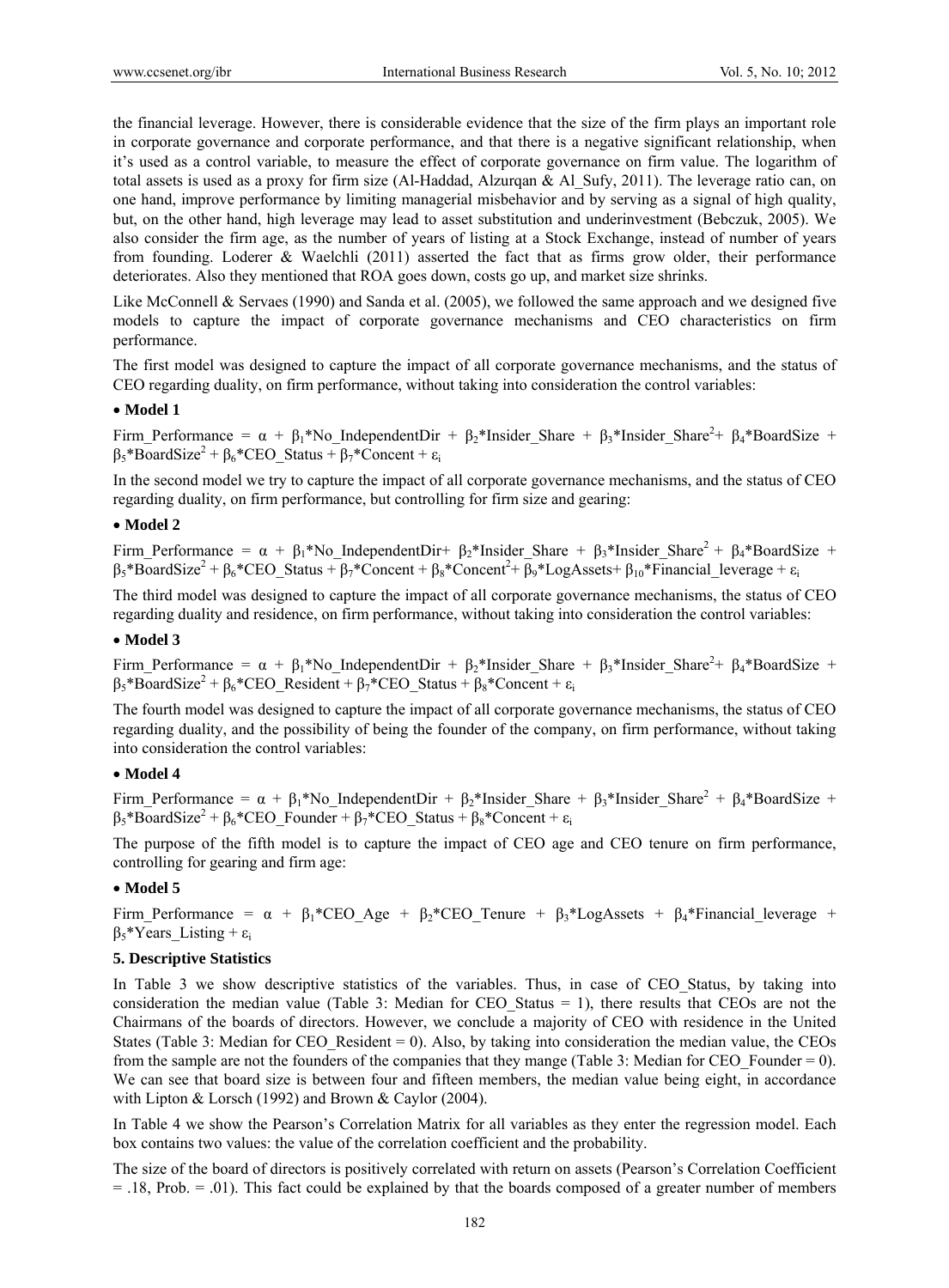determine a significant control and a better performance. Also, return on assets is positively correlated with the number of independent directors from the board (Pearson's Correlation Coefficient = .15, Prob. = .05) and with the fraction of shares held by the institutional investors and mutual funds (Pearson's Correlation Coefficient = .38, Prob. = 0). We could say that the companies benefit from the presence of independent directors and institutional investors and mutual funds. As regards the correlation between CEO\_Status and firm performance, respectively the correlation between the age of the CEO and firm performance, we conclude no significant associations. There resulted a negative correlation between CEO\_Resident and return on equity (Pearson's Correlation Coefficient =  $-17$ , Prob. = .02), while there resulted that CEO Founder and firm performance are not significant correlated. Thus, we can say that CEO\_Founder does not influence firm performance, measured through all ratios.

| Variable           | No. observations | Minimum          | Maximum      | Mean   | Median           | Std. Deviation |
|--------------------|------------------|------------------|--------------|--------|------------------|----------------|
| Q                  | 155              | .02              | 17.56        | 1.78   | .87              | 2.48           |
| PBV                | 155              | $-17.1$          | 28.7         | 3.23   | 1.89             | 4.73           |
| <b>ROA</b>         | 155              | $-.94$           | .36          | $-.03$ | .01              | .18            |
| <b>ROE</b>         | 155              | $-10.68$         | 3.57         | $-20$  | .06              | 1.25           |
| PER                | 155              | $-325.4$         | 908.33       | 20.40  | 12.38            | 87.76          |
| Insider Share      | 155              | $\mathbf{0}$     | $\mathbf{1}$ | .05    | .01              | .10            |
| BoardSize          | 155              | 4                | 15           | 8.46   | 8                | 2.16           |
| No IndependentDir  | 155              | $\mathbf{0}$     | 10           | 4.57   | 5                | 2.72           |
| Concent            | 155              | $\boldsymbol{0}$ | 1.28         | .66    | .72              | .28            |
| CEO Resident       | 155              | $\mathbf{0}$     | 1            | .17    | $\boldsymbol{0}$ | .38            |
| CEO Status         | 155              | $\mathbf{0}$     | $\mathbf{1}$ | .55    | 1                | .49            |
| CEO Founder        | 155              | $\mathbf{0}$     | $\mathbf{1}$ | .07    | $\overline{0}$   | .25            |
| CEO_Age            | 155              | 34               | 75           | 54.56  | 54               | 7.77           |
| CEO Tenure         | 155              | $\mathbf{0}$     | 92           | 9.90   | 8                | 10.07          |
| Years Listing      | 155              | $\mathbf{0}$     | 84           | 13.66  | 11               | 12.94          |
| LogAssets          | 155              | 2.97             | 11.9         | 6.62   | 6.51             | 1.62           |
| Financial leverage | 155              | $-11.8$          | 47.4         | 4.25   | 2.1              | 6.99           |

Table 3. Descriptive Statistics of the Variables

Source: Own calculations using IBM SPSS Statistics 19.

However, there resulted positive correlations between return on assets and the tenure of the CEO (Pearson's Correlation Coefficient = .16, Prob. = .03) and between price-earnings ratio and the tenure of CEO (Pearson's Correlation Coefficient = .16, Prob. = .04). This fact could reflect a positive influence of the tenure of the CEO on firm performance measured with ROA and PER. However, we can expect that as the CEO tenure in the Chief Executive Officer position increases, the firm performance, measured with ROA and PER, is better. The variable which measures the number of years of listing at a Stock Exchange is positively correlated with return on assets (Pearson's Correlation Coefficient = .22, Prob. = .00), fact which could signify an improvement of the performance measured with ROA, as the time since listing increases. This fact contradict Loderer & Waelchli (2011) which mentioned that ROA goes down as firms grow older.

We find that financial leverage is negatively correlated with Tobin's Q (Pearson's Correlation Coefficient = -.19, Prob. = .01). This fact could indicate that firms with low anticipated growth opportunities (low Tobin's Q) experience negative relation between leverage and growth. However, Aivazian (2005) mentioned that leverage is negatively related to investment and that this negative effect is significantly stronger for firms with low growth opportunities than those with high growth opportunities. This provides support to agency theories of corporate leverage, and especially the theory that leverage has a disciplining role for firms with low growth opportunities. Also, Myers (1977) argued that leverage could have a negative effect on investment because of an agency problem between shareholders and bondholders. On the other hand, financial leverage is positively correlated with price to book value ratio (Pearson's Correlation Coefficient  $= .42$ , Prob.  $= 0$ ).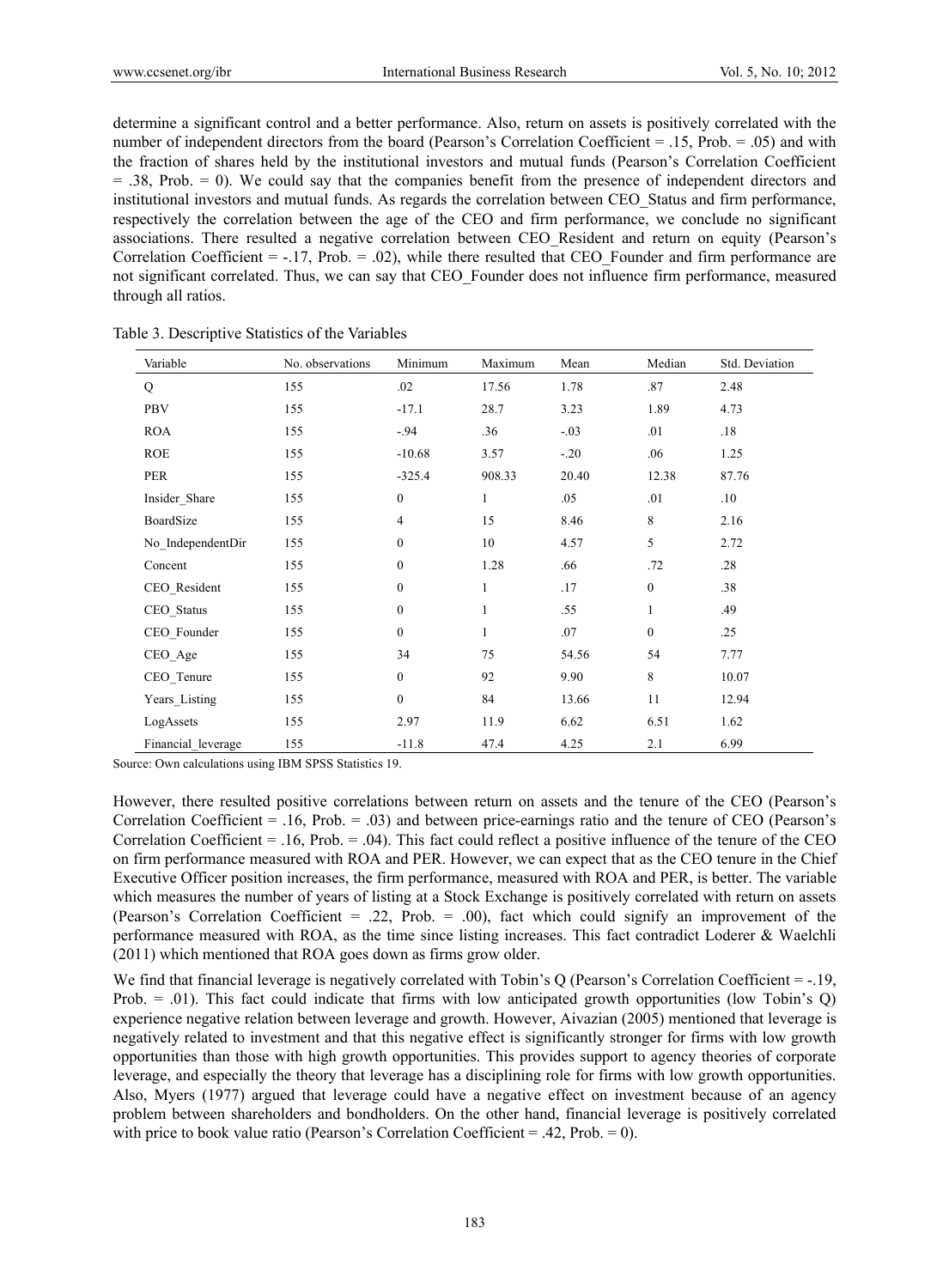|                | 1 Insider Share | 2 BoardSize          | 3 No IndependentDir | 4 Concent        | 5 CEO_Resident | 6 CEO Status   | 7 CEO Founder    | 8 CEO_Age    | 9 CEO_Tenure | 10 Years_Listing | 11 Tobin's Q          | 12 PBV           | 13 ROA               | 14 ROE       | 15 PER       | 16 LogAssets | 17 Financial_leverage |
|----------------|-----------------|----------------------|---------------------|------------------|----------------|----------------|------------------|--------------|--------------|------------------|-----------------------|------------------|----------------------|--------------|--------------|--------------|-----------------------|
| $\mathbf{1}$   | $\,1\,$         | $-21$ **             | $-23$ <sup>**</sup> | $-.37***$        | .04            | $-12$          | $.38***$         | $-.02$       | $.16*$       | $-.04$           | .12                   | .09              | $-.10$               | $-.03$       | .06          | $-25$ **     | .00                   |
|                |                 | .00                  | .00                 | $\pmb{0}$        | .57            | .13            | $\pmb{0}$        | .72          | .03          | .56              | .12                   | .23              | .17                  | .69          | .41          | .00          | .94                   |
| 2              | $-.21***$       | $\mathbf{1}$         | $.35***$            | .07              | $-15$          | .02            | $-.01$           | .07          | .02          | $.23***$         | $-23^{**}$            | $-14$            | $.18^*$              | .07          | $-0.04$      | $.59***$     | .06                   |
|                | .00             |                      | $\boldsymbol{0}$    | .35              | .05            | .73            | .87              | .38          | .73          | .00.             | .00                   | .07              | .01                  | .38          | .55          | $\pmb{0}$    | .42                   |
| 3              | $-.23^{**}$     | $.35***$             | $\mathbf{1}$        | $.23***$         | $-11$          | $-08$          | .07              | .04          | .09          | .11              | $-07$                 | .00              | $.15^*$              | .03          | .09          | $.29***$     | .02                   |
|                | .00             | $\pmb{0}$            |                     | .00              | .15            | .28            | .37              | .60          | .24          | .14              | .34                   | .98              | .05                  | .69          | .23          | $\pmb{0}$    | .76                   |
| $\overline{4}$ | $-.37***$       | .07                  | $.23***$            | $\,1\,$          | $-.07$         | $-00$          | $-.03$           | .00          | .12          | .14              | $-16^\circ$           | .06              | $.38***$             | .13          | .15          | $.28***$     | $-.03$                |
|                | $\pmb{0}$       | .35                  | .00                 |                  | .33            | .96            | .66              | .92          | .11          | .06              | .04                   | .43              | $\pmb{0}$            | .09          | .06          | $\bf{0}$     | .64                   |
| 5              | .04             | $-.15$               | $-11$               | $-.07$           | $\mathbf{1}$   | .00            | .07              | $-0.04$      | $-.01$       | $-.11$           | .03                   | $-.10$           | $-.02$               | $-.17$       | $-0.05$      | $-.17*$      | $-.09$                |
|                | .57             | .05                  | .15                 | .33              |                | .93            | .37              | .54          | .83          | .15              | .66                   | .18              | .72                  | .02          | .49          | .03          | .21                   |
| 6              | $-12$           | .02                  | $-08$               | $-.00$           | .00            | $\mathbf{1}$   | $-.20^{\circ}$   | $-.30**$     | $-14$        | $-0.05$          | $-03$                 | $-02$            | $-.06$               | .06          | .03          | $-.10$       | .03                   |
|                | .13             | .73                  | .28                 | .96              | .93            |                | .01              | $\pmb{0}$    | .07          | .48              | .70                   | .79              | .44                  | .44          | .71          | .20          | .64                   |
| $\overline{7}$ | $.38***$        | $-.01$               | .07                 | $-.03$           | .07            | $-.20^{\circ}$ | $\mathbf{1}$     | .03          | $.25***$     | $-.07$           | .01                   | $-00$            | .05                  | $-.01$       | .07          | $-.05$       | $\boldsymbol{0}$      |
|                | $\bf{0}$        | .87                  | .37                 | .66              | .37            | .01            |                  | .66          | .00          | .38              | .81                   | .92              | .52                  | .87          | .35          | .48          | .99                   |
| 8              | $-.02$          | .07                  | .04                 | .00              | $-.04$         | $-.30$         | .03              | $\mathbf{1}$ | .12          | .02              | $-.01$                | .01              | .00                  | $-.03$       | $-.08$       | $.16*$       | .12                   |
|                | .72             | .38                  | .60                 | .92              | .54            | $\bf{0}$       | .66              |              | .11          | .72              | .87                   | .89              | .98                  | .66          | .29          | .04          | .12                   |
| 9              | $.16*$          | .02                  | .09                 | .12              | $-01$          | $-14$          | $.25***$         | .12          | $\,1$        | .15              | $-07$                 | .00              | $.16^*$              | .07          | $.16*$       | .04          | .04                   |
|                | .03             | .73                  | .24                 | .11              | .83            | .07            | .00              | .11          |              | .06              | .38                   | .97              | .03                  | .36          | .04          | .56          | .55                   |
| 10             | $-.04$          | $.23***$             | .11                 | .14              | $-11$          | $-0.5$         | $-.07$           | .02          | .15          | $\mathbf{1}$     | $-.19^\circ$          | $-13$            | $.22***$             | .11          | $-.01$       | $.39***$     | .01                   |
|                | .56             | .00                  | .14                 | .06              | .15            | .48            | .38              | .72          | .06          |                  | .01                   | .10              | .00                  | .15          | .85          | $\pmb{0}$    | .85                   |
| 11             | .12             | $-.23$ <sup>**</sup> | $-07$               | $-.16"$          | .03            | $-03$          | .01              | $-01$        | $-07$        | $-.19*$          | $\mathbf{1}$          | $.47***$         | $-.28$ <sup>**</sup> | .03          | $-08$        | $-.46^{**}$  | $-.19$                |
|                | .12             | .00                  | .34                 | .04              | .66            | .70            | .81              | .87          | .38          | .01              |                       | $\boldsymbol{0}$ | $\pmb{0}$            | .65          | .30          | $\pmb{0}$    | .01                   |
| 12             | .09             | $-14$                | .00                 | .06              | $-.10$         | $-.02$         | $-.00$           | .01          | .00          | $-13$            | $.47***$              | $\mathbf{1}$     | $-.10$               | .14          | $-.00$       | $-.23***$    | $.42***$              |
|                | .23             | .07                  | .98                 | .43              | .18            | .79            | .92              | .89          | .97          | .10              | $\boldsymbol{0}$      |                  | .20                  | .07          | .94          | .00          | $\pmb{0}$             |
| 13             | $-.10$          | $.18*$               | $.15^*$             | $.38***$         | $-.02$         | $-.06$         | .05              | .00          | $.16*$       | $.22***$         | $-.28^{**}$           | $-.10$           | $\mathbf{1}$         | $.23***$     | .13          | $.37***$     | .03                   |
|                | .17             | .01                  | .05                 | $\boldsymbol{0}$ | .72            | .44            | .52              | .98          | .03          | .00.             | $\boldsymbol{0}$      | .20              |                      | .00          | .08          | $\pmb{0}$    | .64                   |
| 14             | $-.03$          | .07                  | .03                 | .13              | $-.17*$        | .06            | $-.01$           | $-0.03$      | .07          | .11              | .03                   | .14              | $.23***$             | $\mathbf{1}$ | .03          | .04          | $-.12$                |
|                | .69             | .38                  | .69                 | .09              | .02            | .44            | .87              | .66          | .36          | .15              | .65                   | .07              | .00                  |              | $.7\,$       | .61          | .13                   |
| 15             | .06             | $-.04$               | .09                 | .15              | $-.05$         | .03            | .07              | $-08$        | $.16*$       | $-.01$           | $-08$                 | $-00$            | .13                  | .03          | $\mathbf{1}$ | .10          | .02                   |
|                | .41             | .55                  | .23                 | .06              | .49            | .71            | .35              | .29          | .04          | .85              | .30                   | .94              | $.08\,$              | $.7\,$       |              | .20          | .72                   |
| 16             | $-.25***$       | $.59***$             | $.29***$            | $.28***$         | $-.17*$        | $-10$          | $-.05$           | $.16^*$      | .04          | $.39***$         | $-0.46$ <sup>**</sup> | $-.23***$        | $.37***$             | .04          | .10          | $\mathbf{1}$ | .13                   |
|                | .00             | $\pmb{0}$            | $\boldsymbol{0}$    | $\boldsymbol{0}$ | .03            | .20            | .48              | .04          | .56          | $\pmb{0}$        | $\boldsymbol{0}$      | .00              | $\pmb{0}$            | .61          | .20          |              | .08                   |
| 17             | .00             | .06                  | .02                 | $-.03$           | $-0.09$        | .03            | $\boldsymbol{0}$ | .12          | .04          | .01              | $-.19*$               | $.42***$         | .03                  | $-12$        | .02          | .13          | $\mathbf{1}$          |
|                | .94             | .42                  | .76                 | .64              | .21            | .64            | .99              | .12          | .55          | .85              | .01                   | $\bf{0}$         | .64                  | .13          | .72          | .08          |                       |

Note: \*\*. Correlation is significant at the 0.01 level (2-tailed) \*.Correlation is significant at the 0.05 level (2-tailed). Source: Own calculations using IBM SPSS Statistics 19.

Also, there resulted positive correlations between the size of the companies and the size of the board of directors (Pearson's Correlation Coefficient = .59, Prob. = 0), respectively between the size of the companies and the number of the independent directors from the board (Pearson's Correlation Coefficient = .29, Prob. = 0). This fact could signify that larger companies are identified through a higher number of members in the board of directors and a higher number of independent directors. There resulted a negative correlation between the number of the independent directors from the board and the insider shareholdings (Pearson's Correlation Coefficient = -.23, Prob. = .00), similarly Bhagat & Bolton (2008) (Correlation Coefficient = -.14).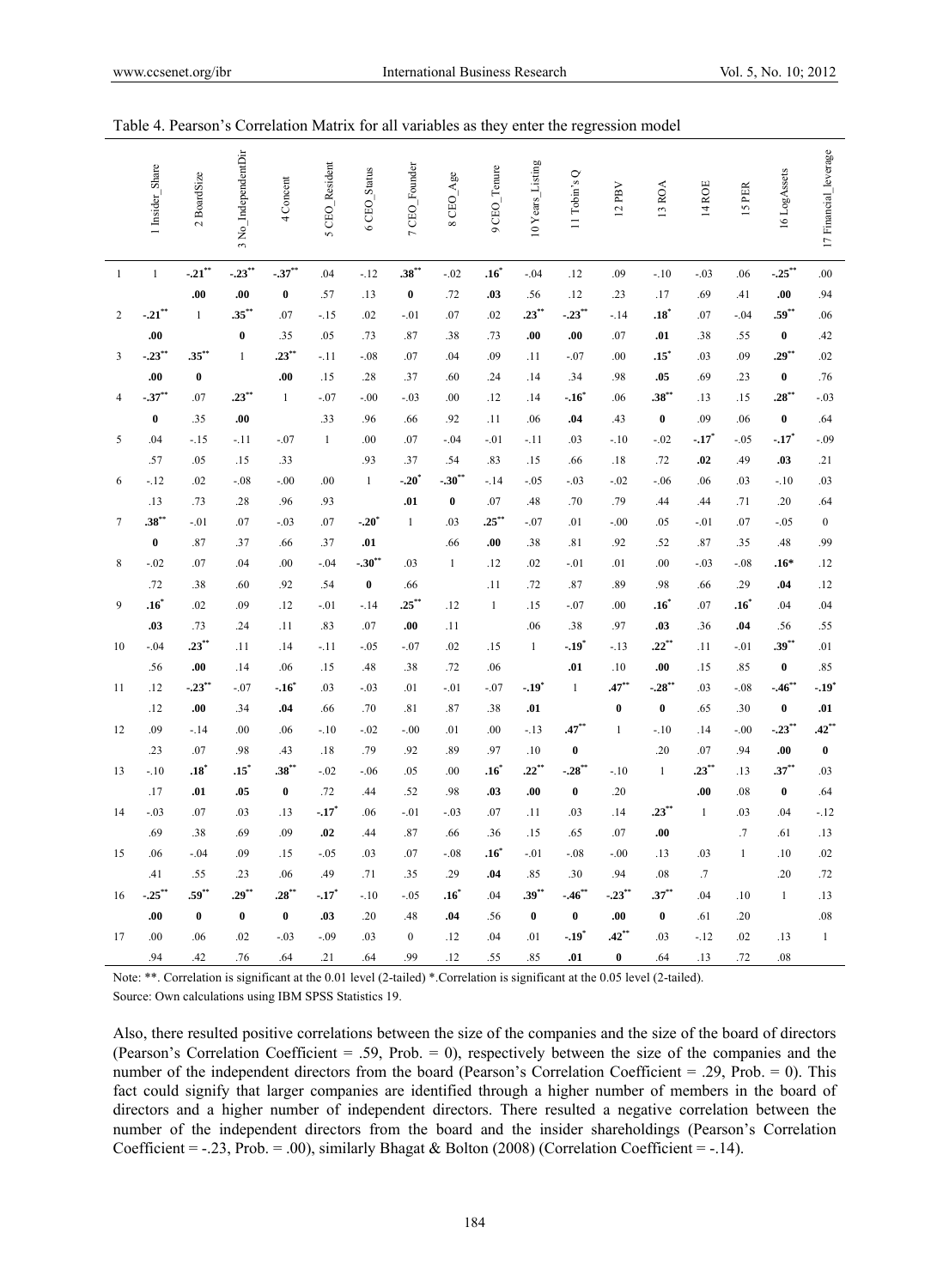## **6. Empirical Resultsand Discussion**

In Table 5 we show the coefficient estimates for Model 1. When we used return on equity  $(F=0.77, Sig=60)$  and price to book value ratio  $(F=1.27, Sig=26)$ , as dependent variables, we could not validate the model, by considering the results of F-test, reason for which we did not report the coefficient estimates for these.

| Dependent variables $\rightarrow$                                                                                                         | Q       |            |                  | <b>ROA</b> |            |          | <b>PER</b> |                  |              |  |
|-------------------------------------------------------------------------------------------------------------------------------------------|---------|------------|------------------|------------|------------|----------|------------|------------------|--------------|--|
| Explanatory variables                                                                                                                     |         |            |                  |            |            |          |            |                  |              |  |
|                                                                                                                                           |         |            | Sig.             | ß          |            | Sig.     |            |                  | Sig.         |  |
| (Constant)                                                                                                                                | 2.63    | 3.66       | $.00***$         | $-.20$     | $-4.10$    | $.00***$ | $-53.87$   | $-2.10$          | $.03*$       |  |
| No_IndependentDir                                                                                                                         | .03     | .40        | .68              | .00        | .19        | .84      | 3.98       | 1.39             | .16          |  |
| <b>Insider Share</b>                                                                                                                      | 6.33    | 1.60       | .11              | .29        | 1.06       | .28      | 277.32     | 1.96             | $.05\dagger$ |  |
| Insider Share <sup>2</sup>                                                                                                                | $-8.89$ | $-1.67$    | .09 <sub>†</sub> | $-26$      | $-0.72$    | .47      | $-233.44$  | $-1.23$          | .22          |  |
| <b>BoardSize</b>                                                                                                                          | $-.20$  | $-1.91$    | $.05\dagger$     | .01        | 1.89       | .06†     | $-3.53$    | $-91$            | .36          |  |
| BoardSize <sup>2</sup>                                                                                                                    | $-.01$  | $-.52$     | .60              | .00        | .44        | .65      | 1.33       | 1.18             | .24          |  |
| <b>CEO</b> Status                                                                                                                         | $-.08$  | $-22$      | .82              | $-.02$     | $-.70$     | .48      | 11.68      | .82              | .41          |  |
| Concent                                                                                                                                   | $-1.15$ | $-1.48$    | .14              | .26        | 4.91       | $.00***$ | 69.51      | 2.5              | $.01*$       |  |
| R Square                                                                                                                                  |         | .09        |                  |            | .18        |          |            | .07              |              |  |
| Adjusted R Square                                                                                                                         |         | .05        |                  |            | .14        |          |            | .03              |              |  |
| F Sig.                                                                                                                                    |         | $2.22.03*$ |                  |            | 4.82.00*** |          |            | $1.71.10\dagger$ |              |  |
| Statistical significance: $\uparrow p < .10$ ; $\uparrow p < .05$ ; $\uparrow \uparrow p < .01$ ; $\uparrow \uparrow \uparrow p < .001$ . |         |            |                  |            |            |          |            |                  |              |  |

Table 5. Coefficient estimates for Model 1

Source: Own calculations using IBM SPSS Statistics 19.

Thus, from Model 1 results that between the number of the independent directors from the board and firm performance is not a statistically significant relationship. This fact is similar Bhagat & Black (2000) and Hermalin & Weisbach (2001), which used Tobin's Q as performance measure, to reflect the "added value" of some intangible factors, as corporate governance, but without identifying a relationship between the number of the independent directors and firm performance. Also, the lack of association between board structure and firm performance was acknowledged by Klein (1998), Demsetz & Villalonga (2001), Weir & Laing (2001), and Brown & Caylor (2004).

When we used return on assets as dependent variable, in Model 1, there not resulted a statistically significant relationship between firm performance and the insider shareholdings (Model 1: β= .29, p > .10). This fact is similar Demsetz & Lehn (1985) which found that ownership concentration and firm performance, represented through return on assets, are unrelated.

However for price-earnings ratio, a one percent increase of insider shareholdings, cause, in average, a 277.32 units increase of PER (Model 1:  $\beta$ = 277.32, p < .10). For the Tobin's Q rate, if we consider a statistical significance of 11%, there would result a positive association between Tobin's Q and the insider shareholdings (Model 1:  $\beta$ = 6.33, p = .11). The relationship between Tobin's Q and the insider shareholdings sustain the fact, very wide debated in corporate governance literature, that corporate governance is an endogenous variable and that there is a reverse causality mechanism between corporate governance quality and firm performance. Besides, the relationship between Tobin's Q and the insider shareholdings remains positive until a threshold, fact which could be observed through the negative coefficient estimate of the quadratic term of the insider shareholdings (Model 1:  $\beta$ = -8.89, p < .10). Beyond that threshold, the relationship becomes negative. Taking partial derivatives and solving for optimal values gave results suggesting an optimal value of 35.58% of the insider shareholdings (Note 1). Beyond this level a negative relationship is predicted to set in.

Hypothesis 1  $(H<sub>1</sub>)$ , which stated a positive relationship between the insider shareholdings and firm performance is accepted, but only for Tobin's Q (until a threshold of 35.58% of the insider shareholdings) and for price-earnings ratio. Hypothesis 2  $(H<sub>2</sub>)$ , which established a positive relationship between the number of the independent directors from the board of directors and firm performance is rejected, because we could not identify valid coefficient estimates using t-test.

The size of the board of directors is negatively associated with Tobin's Q (Model 1:  $\beta$ = -.20, p < .10) and positively associated with return on assets (Model 1: β= .01, p < .10). The inverse relationship between the size of the board of directors and Tobin's Q is similar Yermack (1996) which identified, in average, that a unit increse of the log of board size, cause, a decrease of .428 units of Tobin's Q. Also, the inverse relationship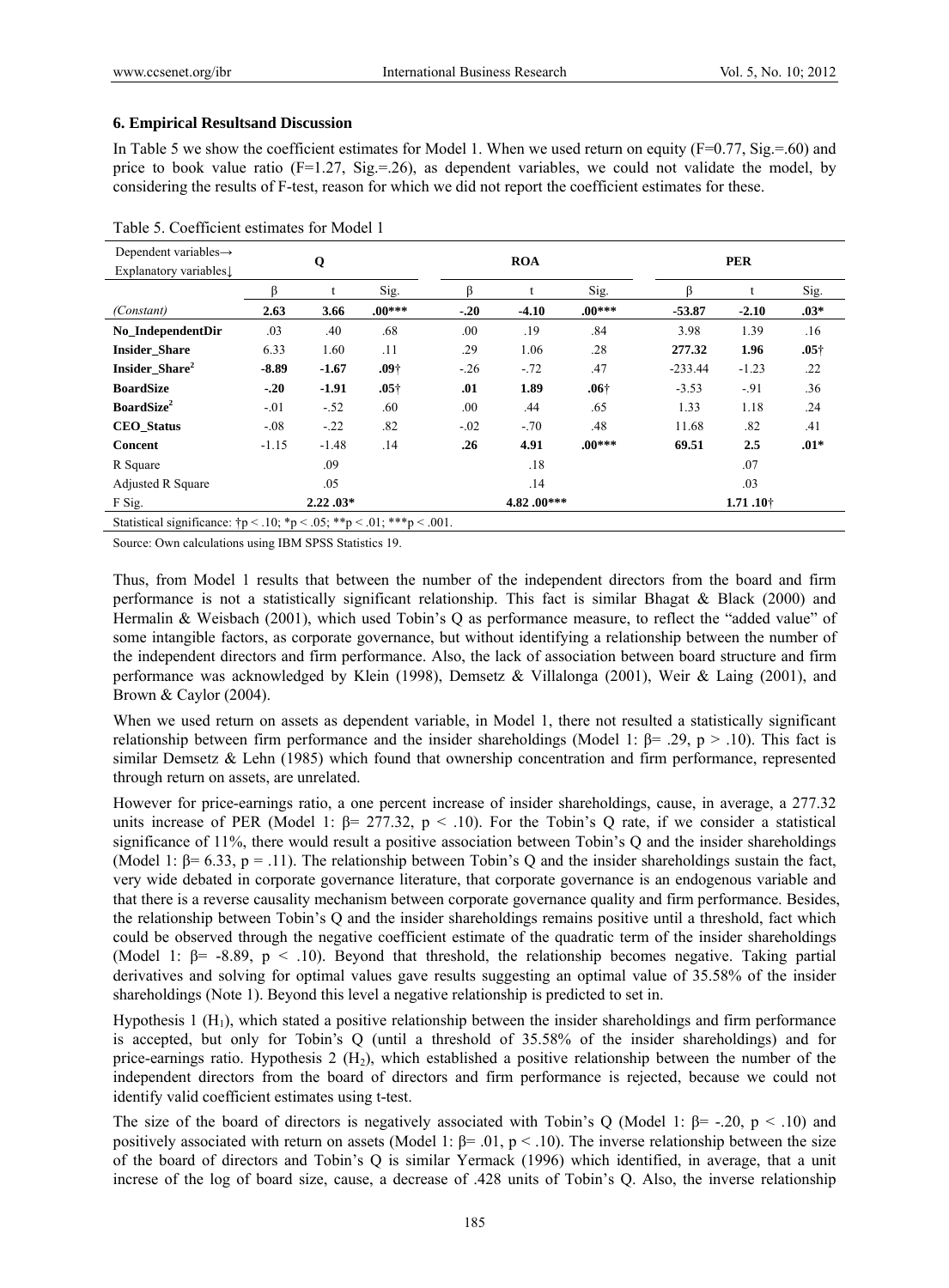between firm performance and the size of the board is supported by Hermalin & Weisbach (2001), which used Tobin's Q as a performance measure. The positive relationship between the size of the board of directors and ROA is opposite Larcker, Richardson & Tuna (2007) which identified a negative relationship. Thus, the Hypothesis 3  $(H<sub>3</sub>)$  of a negative relationship between the size of the board of directors and firm performance is accepted only for Tobin's Q.

By following the relationship between the status of the Chief Executive Officer, which could be also the Chairman of the board of directors, and firm performance, we did not find any statistically significant relationship. Thus, the Hypothesis 5 ( $H_5$ ), which stated that the companies in which the CEO and the Chairman are different persons, are recording better performance relative to the companies in which the CEO and the Chairman are the same person is rejected. Our result is similar Daily & Dalton (1992) and Chen et al. (2008). However, our result is opposite Bhagat and Bolton (2008), which supported that the separation between the CEO and the Chairman is positively correlated with current and future operational performance. Also, our result is contrary Jensen (1993), Brickley et al. (1997) and Belkhir (2004).

Additionally, from the first model, we find that the fraction of the shares held by the institutional investors and mutual funds is positively associated with return on assets (Model 1: β = .26, p < .001) and price-earnings ratio (Model 1:  $\beta$  = 69.51, p < .05).

| Dependent variables $\rightarrow$<br>Explanatory variables |         | Q          |          |          | <b>PBV</b>   |              |         | <b>ROA</b> |         |
|------------------------------------------------------------|---------|------------|----------|----------|--------------|--------------|---------|------------|---------|
|                                                            | ß       |            | Sig.     | ß        | t            | Sig.         | ß       | t          | Sig.    |
| (Constant)                                                 | 6.42    | 5.80       | $.00***$ | 8.11     | 3.97         | $.00***$     | $-0.20$ | $-2.435$   | $.016*$ |
| No_IndependentDir                                          | .04     | .64        | .52      | .09      | .74          | .45          | .00     | .09        | .92     |
| <b>Insider_Share</b>                                       | 5.23    | 1.46       | .14      | 9.58     | 1.45         | .14          | .37     | 1.38       | .16     |
| Insider Share <sup>2</sup>                                 | $-9.70$ | $-2.00$    | $.04*$   | $-11.39$ | $-1.27$      | .20          | $-22$   | $-.61$     | .53     |
| <b>BoardSize</b>                                           | .08     | .76        | .44      | .06      | .33          | .74          | .00.    | .24        | .80     |
| BoardSize <sup>2</sup>                                     | .01     | .54        | .58      | .05      | 1.02         | .30          | $-00$   | $-.28$     | .77     |
| <b>CEO</b> Status                                          | $-27$   | $-.77$     | .44      | $-46$    | $-.69$       | .49          | $-.01$  | $-44$      | .65     |
| Concent                                                    | .21     | .28        | .77      | 4.49     | 3.26         | $.00**$      | .19     | 3.45       | $.00**$ |
| Concent <sup>2</sup>                                       | 4.74    | 2.15       | $.03*$   | 7.64     | 1.88         | $.06\dagger$ | $-36$   | $-2.19$    | $0.03*$ |
| LogAssets                                                  | $-73$   | $-4.92$    | $.00***$ | $-1.09$  | $-3.97$      | $.00***$     | .03     | 2.83       | $.00**$ |
| <b>Financial_leverage</b>                                  | $-.04$  | $-1.72$    | $.08+$   | .33      | 7.00         | $.00***$     | .00.    | $-.20$     | .84     |
| R Square                                                   |         | .28        |          |          | .33          |              |         | .26        |         |
| Adjusted R Square                                          |         | .23        |          |          | .28          |              |         | .20        |         |
| F Sig.                                                     |         | 5.83.00*** |          |          | $7.22.00***$ |              |         | 5.06.00*** |         |

Table 6. Coefficient estimates for Model 2

Statistical significance:  $\uparrow p < .10$ ;  $\uparrow p < .05$ ;  $\uparrow \uparrow p < .01$ ;  $\uparrow \uparrow \uparrow p < .001$ .

Source: Own calculations using IBM SPSS Statistics 19.

In Table 6 we show the coefficient estimates for Model 2. Also, we could not validate the model when we used return on equity (F=.77, Sig.=.65) and price-earnings ratio (F=1.48, Sig.=.15) as dependent variables, reason for which we did not report the results.

In Model 2, by controlling for the size of the companies and for gearing, the statistically significant relationships, between the insider shareholdings and firm performance and between the size of the board of directors and firm performance disappeared. There resulted a lack of association between the fraction of the shares held by the institutional investors and mutual funds. This fact is supported also by Demsetz & Villalonga (2001), which have not established a significant relationship between Tobin's Q rate and the fraction of the shares owned by the five largest shareholders. A positive relationship was recorded between the quadratic term of Concent and Tobin's Q (Model 2:  $\beta$ = 4.74, p < .05). A one percent increse of the fraction of shares held by the institutional investors and mutual funds, cause, in average, a 4.49 increase of the price to book value ratio (Model 2:  $\beta$ = 4.49, p < .01). According to Berle & Means (1932), there must be a concentrated ownership in order to record better performance. However, in the United States of America is a dispersed ownership.

For return on assets, a one percent increse of the fraction of shares held by the institutional investors and mutual funds, cause, in average, a 19% increase of ROA (Model 2:  $\beta$  = .19, p < .01). Similar to the first model, taking partial derivatives and solving for optimal values gave results suggesting an optimal value of 26.02% of the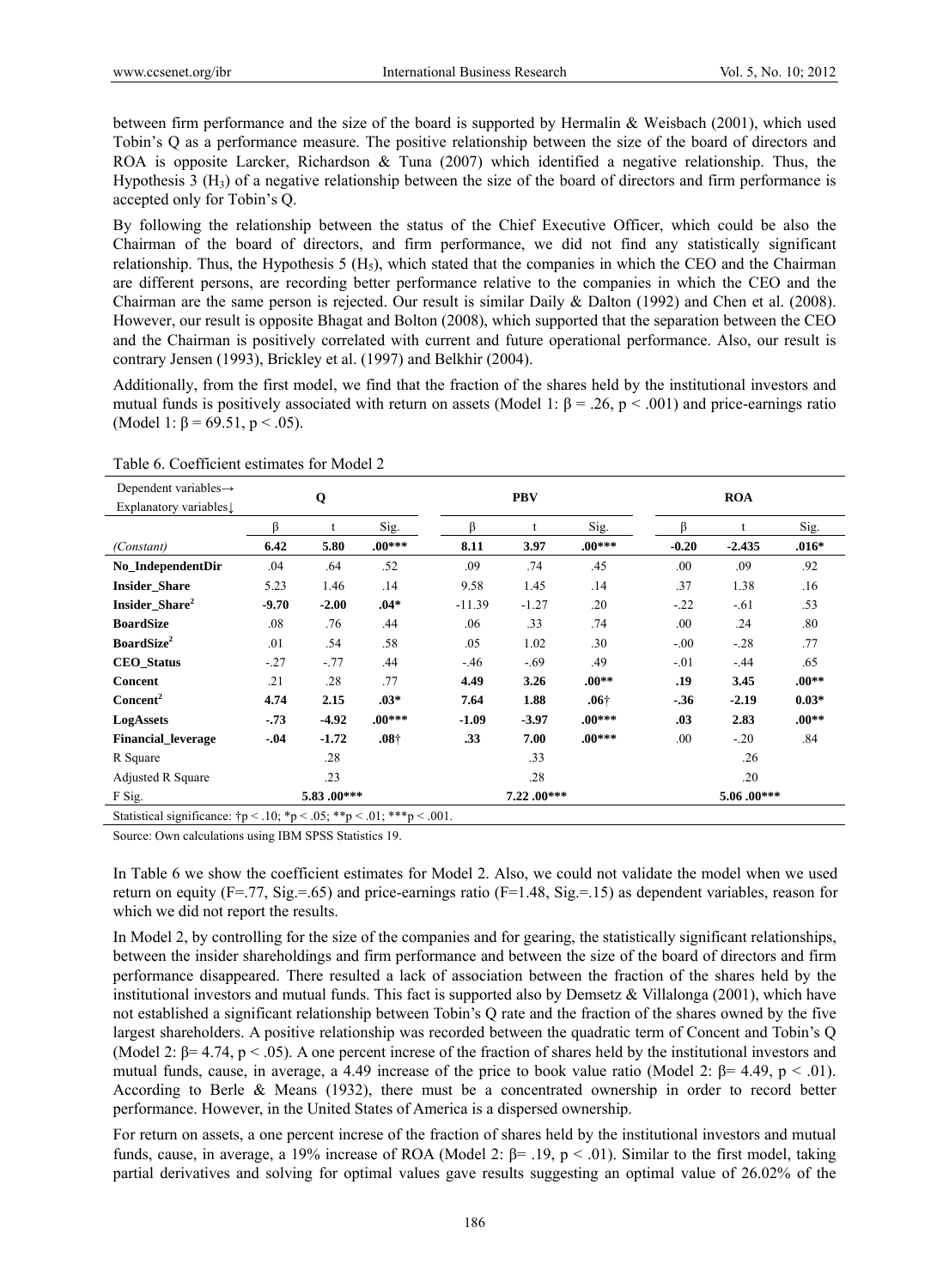institutional investors and mutual funds shareholdings (Note 2). Beyond this level a negative relationship is predicted to set in. The Hypothesis 4  $(H<sub>4</sub>)$ , of a positive relationship between the institutional investors' and mutual funds' shareholdings and firm performance is validated only for the price to book value ratio and return on assets (but until a threshold of 26.02% of the shares held by the institutional investors and mutual funds).

| Dependent variables $\rightarrow$                                                |         |             |                  |        | <b>ROA</b>   |              |
|----------------------------------------------------------------------------------|---------|-------------|------------------|--------|--------------|--------------|
| Explanatory variables.                                                           |         | Q           |                  |        |              |              |
|                                                                                  | ß       |             | Sig.             |        |              | Sig.         |
| (Constant)                                                                       | 2.66    | 3.62        | $.00***$         | $-.21$ | $-4.08$      | $.00***$     |
| No_IndependentDir                                                                | .03     | .38         | .70              | .00    | .21          | .83          |
| <b>Insider Share</b>                                                             | 6.37    | 1.60        | .11              | .29    | 1.04         | .29          |
| Insider Share <sup>2</sup>                                                       | $-8.96$ | $-1.68$     | .09 <sub>†</sub> | $-.26$ | $-.69$       | .48          |
| <b>BoardSize</b>                                                                 | $-.21$  | $-1.92$     | $.05\dagger$     | .01    | 1.91         | $.05\dagger$ |
| BoardSize <sup>2</sup>                                                           | $-.01$  | $-.52$      | .59              | .00.   | .46          | .64          |
| <b>CEO_Resident</b>                                                              | $-.11$  | $-.21$      | .82              | .01    | .35          | .72          |
| <b>CEO</b> Status                                                                | $-.08$  | $-.21$      | .82              | $-.02$ | $-.70$       | .48          |
| Concent                                                                          | $-1.16$ | $-1.48$     | .13              | .27    | 4.91         | $.00***$     |
| R Square                                                                         |         | .09         |                  |        | .18          |              |
| Adjusted R Square                                                                |         | .04         |                  |        | .14          |              |
| F Sig.                                                                           |         | $1.94.05**$ |                  |        | $4.20.00***$ |              |
| Statistical significance: $\uparrow p < .10$ ; *p < .05; **p < .01; ***p < .001. |         |             |                  |        |              |              |

| Table 7. Coefficient estimates for Model 3 |  |  |
|--------------------------------------------|--|--|
|                                            |  |  |

Source: Own calculations using IBM SPSS Statistics 19.

In Table 7, we report the coefficient estimates for Model 3. From the F-test point of view, Model 3 is validated only when we used Tobin's Q and ROA as dependent variables. For price to book value, return on equity and price earnings ratio, the model was not validated, reason for which we did not report the coefficient estimates for these.

Thus, we did not find and statistically significant relationship between the residence of the Chief Executive Officer and firm performance. By considering this fact, we reject the Hypothesis 6  $(H_6)$  and we mention that there is no difference regarding performance between the companies where CEO is resident in the United States and the companies where CEO is not resident in the United States. Additionally, it is confirmed the negative relationship between the size of the board of directors and Tobin's Q (Model 3: β= -.21, p < .10), respectively, the positive relationship between the size of the board of directors and return on assets (Model 3:  $\beta$ = .01, p < .10). Similar with Model 1 and Model 2, there resulted a positive association between the fraction of the shares held by the institutional investors and mutual funds and ROA (Model 3:  $\beta$ = .27, p < .01).

|         | Q        |                  |        | <b>ROA</b> |              |
|---------|----------|------------------|--------|------------|--------------|
| ß       | t        | Sig.             |        |            | Sig.         |
| 2.64    | 3.66     | $.00***$         | $-.20$ | $-4.12$    | $.00***$     |
| .03     | .42      | .67              | .00    | .13        | .89          |
| 6.52    | 1.59     | .11              | .26    | .91        | .36          |
| $-8.91$ | $-1.67$  | .09†             | $-.26$ | $-.70$     | .48          |
| $-.20$  | $-1.88$  | .06 <sup>†</sup> | .01    | 1.83       | $.06\dagger$ |
| $-.01$  | $-.54$   | .58              | .00    | .52        | .60          |
| $-16$   | $-19$    | .84              | .03    | .49        | .62          |
| $-.10$  | $-.24$   | .80              | $-.01$ | $-.61$     | .54          |
| $-1.14$ | $-1.46$  | .14              | .26    | 4.86       | $.00***$     |
|         | .09      |                  |        | .18        |              |
|         | .04      |                  |        | .14        |              |
|         | 1.94.05+ |                  |        | 4.22.00*** |              |
|         |          |                  |        |            |              |

| Table 8. Coefficient estimates for Model 4 |  |  |
|--------------------------------------------|--|--|
|                                            |  |  |

Statistical significance:  $\uparrow p < .10$ ;  $\uparrow p < .05$ ;  $\uparrow \uparrow p < .01$ ;  $\uparrow \uparrow \uparrow p < .001$ 

Source: Own calculations using IBM SPSS Statistics 19.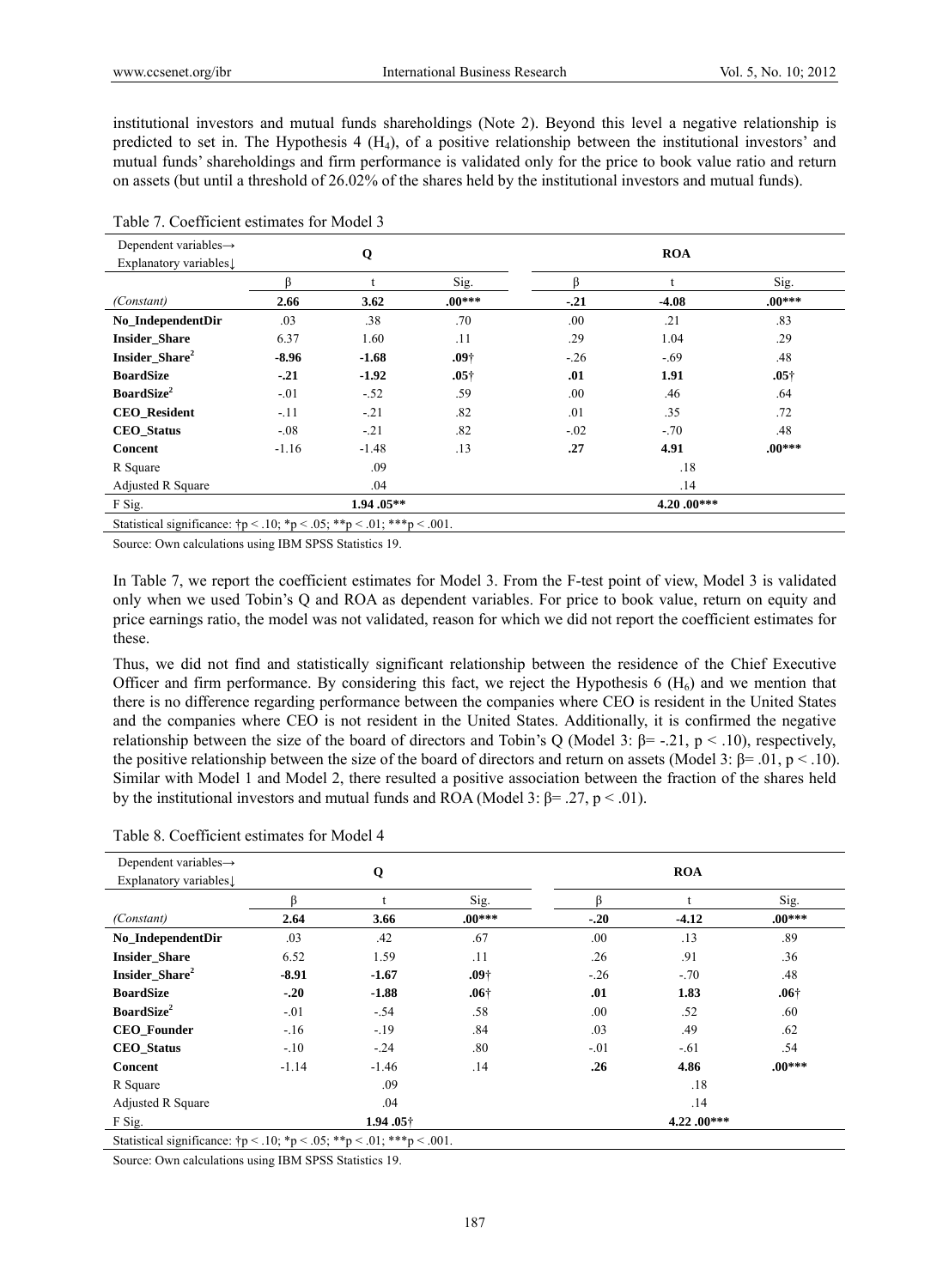In Table 8 we show the coefficient estimates for Model 4. Considering the F-test, we could not validate this model when we used as dependent variables price to book value, return on equity and price earnings ratio, reason for which we did not report the coefficient estimates for these.

Similar to the Hypothesis 6 (H<sub>6</sub>), the Hypothesis 7 (H<sub>7</sub>) is rejected. We found that there is no difference between the companies where CEO is their founder and the companies where CEO is not their founder. There is not a statistically significant relationship between the CEO\_Founder and Tobin's Q or between CEO\_Founder and ROA. Our result is contrary to Villalonga & Amit (2006), Palia et al. (2008), Adams et al. (2009), and Fahlenbrach (2009). On the other hand, are confirmed the relationships between the size of the board of directors and Tobin's Q (Model 4:  $\beta$ = -.20, p < .10), respectively between the size of the board of directors and ROA (Model 4:  $\beta$ = .01, p < .10). In fact, it is validated the positive relationship between Concent and ROA (Model 4:  $\beta$ = .26, p < .001).

| Dependent variables $\rightarrow$ |              |         |          | <b>PBV</b> |             |          | <b>ROA</b> |              |          | <b>PER</b> |            |                  |  |
|-----------------------------------|--------------|---------|----------|------------|-------------|----------|------------|--------------|----------|------------|------------|------------------|--|
| Explanatory variables             | Q            |         |          |            |             |          |            |              |          |            |            |                  |  |
|                                   | β            |         | Sig.     |            |             | Sig.     |            |              | Sig.     |            |            | Sig.             |  |
| (Constant)                        | 5.29         | 3.87    | $.00***$ | 7.51       | 2.92        | $.00**$  | $-24$      | $-2.26$      | $.02*$   | 38.92      | .72        | .47              |  |
| CEO Age                           | .02          | 1.17    | .24      | .00.       | .01         | .98      | $-0.00$    | $-.98$       | .32      | $-1.48$    | $-1.61$    | .10 <sup>†</sup> |  |
| <b>CEO</b> Tenure                 | $-.01$       | $-.71$  | .47      | $-.00$     | $-.03$      | .97      | .003       | 1.98         | $.04*$   | 1.63       | 2.31       | $.02**$          |  |
| LogAssets                         | $-.70$       | $-5.79$ | $.00***$ | $-83$      | $-3.64$     | $.00***$ | .04        | 4.26         | $.00***$ | 8.24       | 1.72       | .08 <sub>†</sub> |  |
| <b>Financial leverage</b>         | $-.04$       | $-1.90$ | $.05 +$  | .31        | 6.47        | $.00***$ | .00.       | $-.14$       | .88      | .19        | .19        | .84              |  |
| <b>Years Listing</b>              | $-0.00$      | $-.06$  | .95      | $-.00$     | $-32$       | .74      | .00.       | .74          | .45      | $-.67$     | $-1.13$    | .25              |  |
| R Square                          | .24          |         |          |            | .26         |          |            | .17          |          |            | .05        |                  |  |
| <b>Adjusted R Square</b>          | .22          |         |          | .24        |             |          | .14        |              |          | .02        |            |                  |  |
| F Sig.                            | $9.67.00***$ |         |          |            | 10.71.00*** |          |            | $6.10.00***$ |          |            | $1.87.10+$ |                  |  |
|                                   |              |         |          |            |             |          |            |              |          |            |            |                  |  |

Table 9. Coefficient estimates for Model 5

Statistical significance:  $\uparrow p < .10$ ; \* $p < .05$ ; \*\* $p < .01$ ;

Source: Own calculations using IBM SPSS Statistics 19.

In Table 9 we report the coefficient estimates for Model 5. Considering the F-test we could not validate the model when we used return on equity as dependent variable, reason for which we didn't report the result for it.

The Hypothesis 8  $(H<sub>8</sub>)$ , that stated a negative relationship between the age of the CEO and firm performance, is accepted only for PER (Model 5: β= -1.48, p <.10). For the other measures of firm performance we could not identify a statistically significant relationship between firm performance and the age of the CEO. Thus, for Q, ROA, ROE and PBV, our result is close to Nelson (2005), who found no relationship between CEO age, tenure or compensation and governance changes

However, contrary Loderer & Waelchli (2011), we find that the period of time since the company was listed at a Stock Exchange has no influence on firm performance.

The Hypothesis 9  $(H<sub>9</sub>)$ , of a positive relationship between the CEO tenure as Chief Executive Officer and firm performance, is accepted only for ROA (Model 5:  $\beta$ = .003, p <.05) and for price-earnings ratio (Model 5:  $\beta$ = 1.63, p <.01). Thus, the tenure of the CEO is positively associated with firm performance, as measured by ROA and PER. Similar Model 2, we find the negative relationship between the financial leverage and Tobin's Q (Model 5:  $\beta$ = -.04, p <.10) and the positive relationship between the financial leverage and PBV (Model 5:  $\beta$ = .31, p <.001). When we used the return on equity as dependent variable, we could not validate the model (F=1.03, Sig.=.40). However, we could not find a statistically significant relationship between the number of years of listing at a Stock Exchange and firm performance.

## **7. Summary and Conclusions**

The aim of this research was to investigate the impact of corporate governance mechanisms and CEO characteristics on a random sample of 155 U.S. listed companies' performance, considering five proxy measures for performance (Tobin's Q, PBV, ROA, ROE and PER), four corporate governance mechanisms (shareholdings of insiders, shareholdings of institutional investors and mutual funds, board size and the number of independent directors) and five proxy measures for CEO characteristics (CEO\_Resident, CEO\_Status, CEO\_Founder, CEO\_Age and CEO\_Tenure). Thus, there resulted a positive relationship between insider shareholdings and price-earnings ratio, respectively Tobin's Q (for Tobin's Q until a threshold of 35.58% of the shares held by the insiders, beyond the relationship becomes negative). As regarding the relationship between the number of independent directors from the board and firm performance, there resulted no significant relationship.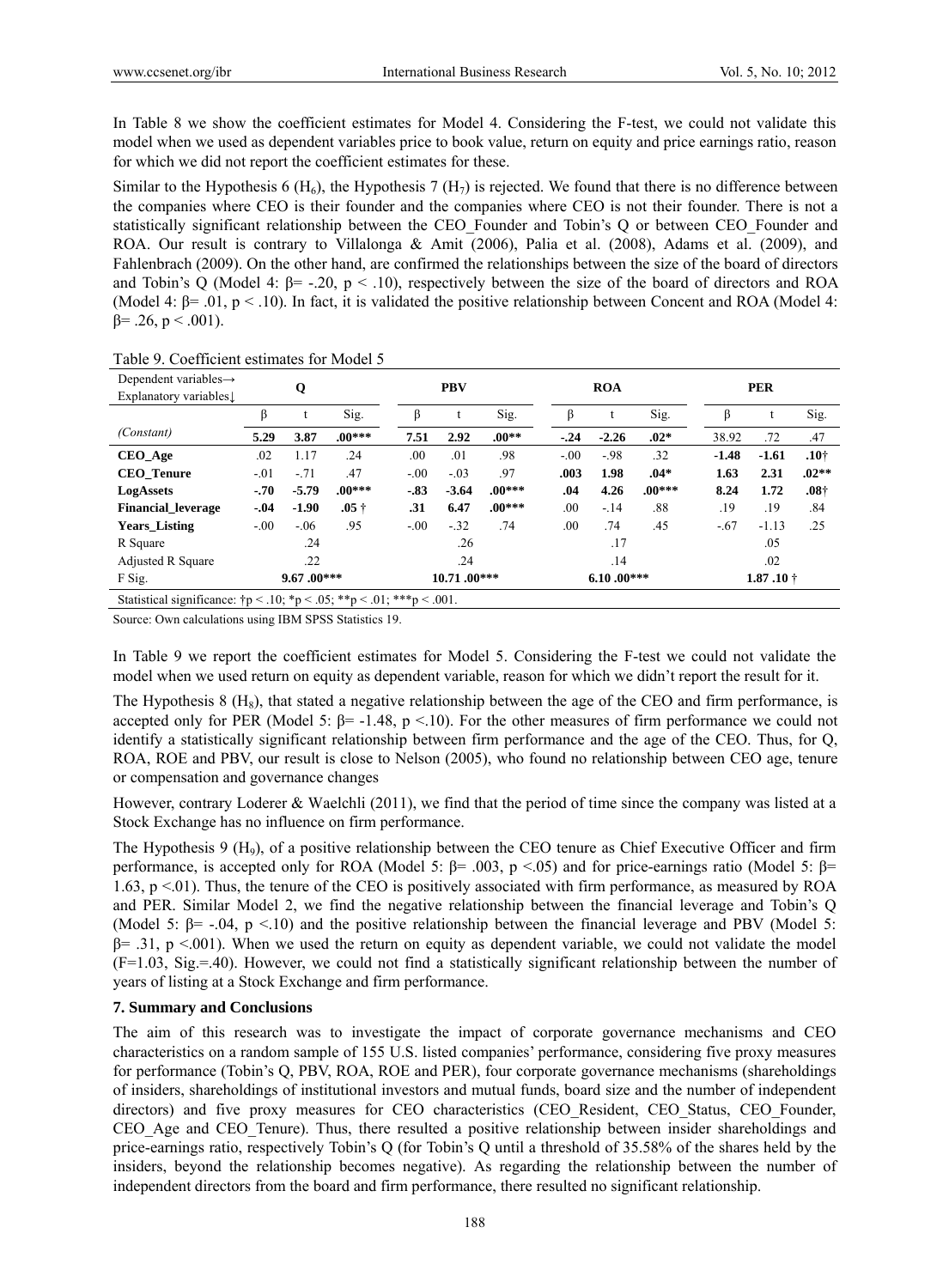Similar to previous studies, we got mixed results regarding the relationship between the size of the board of directors and firm performance. Thus, there resulted a negative relationship between the size of the board of directors and Tobin's Q, but a positive relationship between the size of the board and return on assets. Also we concluded a positive relationship between the shareholdings of the institutional investors and mutual funds and return on assets, but until a threshold of 26.02% of the shares held by institutional investors and mutual funds, beyond the relationship becomes negative. However, there resulted a positive relationship between the shareholdings of the institutional investors and mutual funds and price to book value ratio.

From the CEO point of view, there resulted the fact that there is not any relationship regarding firm performance between the companies where the CEO and Chairman are the same person and the companies where the CEO and Chairman are different persons. Additionally, as regards the residence of the CEOs and their possibility to found the companies that they mange, we concluded no influence on company performance. We found a negative relationship between the age of the CEO and PER, while there resulted a positive relationship between the tenure of the CEO and ROA and between the tenure of the CEO and PER.

As future research, we mention the investigation of the relationship between corporate governance mechanisms, CEO characteristics and firm performance, using another econometric approaches, as estimating through simultaneous equations models or through the generalized method of moments. Also the relationship could be modelled via neural networks or fuzzy logic analysis. However, we could overtake corporate governance by a global index which could be built through principal component analysis. On the other hand, the influence of corporate governance on U.S. listed companies' performance could be investigated by expanding the sample and the analysis period.

#### **References**

- Adams, R., Almeida, H., & Ferreira, D. (2009). Understanding the relationship between founder–CEOs and firm performance. *Journal of Empirical Finance, 16*(1), 136-150. http://dx.doi.org/10.1016/j.jempfin.2008.05.002
- Agrawal, A., & Knoeber, C. (1996). Firm performance and mechanisms to control agency problems between managers and shareholders. *Journal of Financial and Quantitative Analysis, 3*(31), 377-397.
- Aivazian, V., Ge, Y., & Qiu, J. (2005). The impact of leverage on firm investment: Canadian evidence. *Journal of Corporate Finance, 11*(1-2), 277-291. http://dx.doi.org/10.1016/S0929-1199(03)00062-2
- Al-Haddad, W., Alzurqan, S. T., & Al Sufy, F. J. (2011). The Effect of Corporate Governance on the Performance of Jordanian Industrial Companies: An empirical study on Amman Stock Exchange. *International Journal of Humanities and Social Science, 1*(4), 55-69.
- Baysinger, B. D., & Butler, H. N. (1985). Corporate governance and board of directors performance effects of changes in board composition. *Journal of Law Economics and Organization, 1*(1), 101-124.
- Bebczuk, R. (2005). Corporate Governance and Ownership: Measurement and Impact on Corporate Performance and Dividend Policies in Argentina. Center for Financial Stability and Universidad Nacional de La Plata, *Research Network Working papers*, R-516.
- Beekes, W., Hong, A., & Owen, S. (2010). An Alternative Measure of Corporate Governance using Discrete Principal Component Analysis. *Working Paper*, 19.
- Belkhir, M. (2004). Board Structure, Ownership Structure, and Firm Performance: Evidence from Banking. *Applied Financial Economics, 19*(19), 1581-1593.
- Berle, A., & Means, G. (1932). *The Modern Corporation and Private Property*. Macmillan, New York, 13.
- Bhagat, S., & Black, B. (2000). Board independence and long-term firm performance. *Stanford Law School Working Paper*, No. 188, 17.
- Bhagat, S., & Bolton, B. (2008). Corporate governance and firm performance. *Journal of Corporate Finance, 14*(3), 257-273. http://dx.doi.org/10.1016/j.jcorpfin.2008.03.006
- Bocean, C., & Barbu, C. (2007). Corporate governance and firm performance. *Management & Marketing, 5*(1), 125-131.
- Brickley, J. A., Coles, J. L., & Jarrell, G. (1997). Leadership structure: Separating the CEO and Chairman of the Board. *Journal of Corporate Finance, 3*(3), 189-220. http://dx.doi.org/10.1016/S0929-1199(96)00013-2
- Brown, L., & Caylor, M. (2004). Corporate governance and firm performance. Georgia State University, *Working Paper*, 6-7.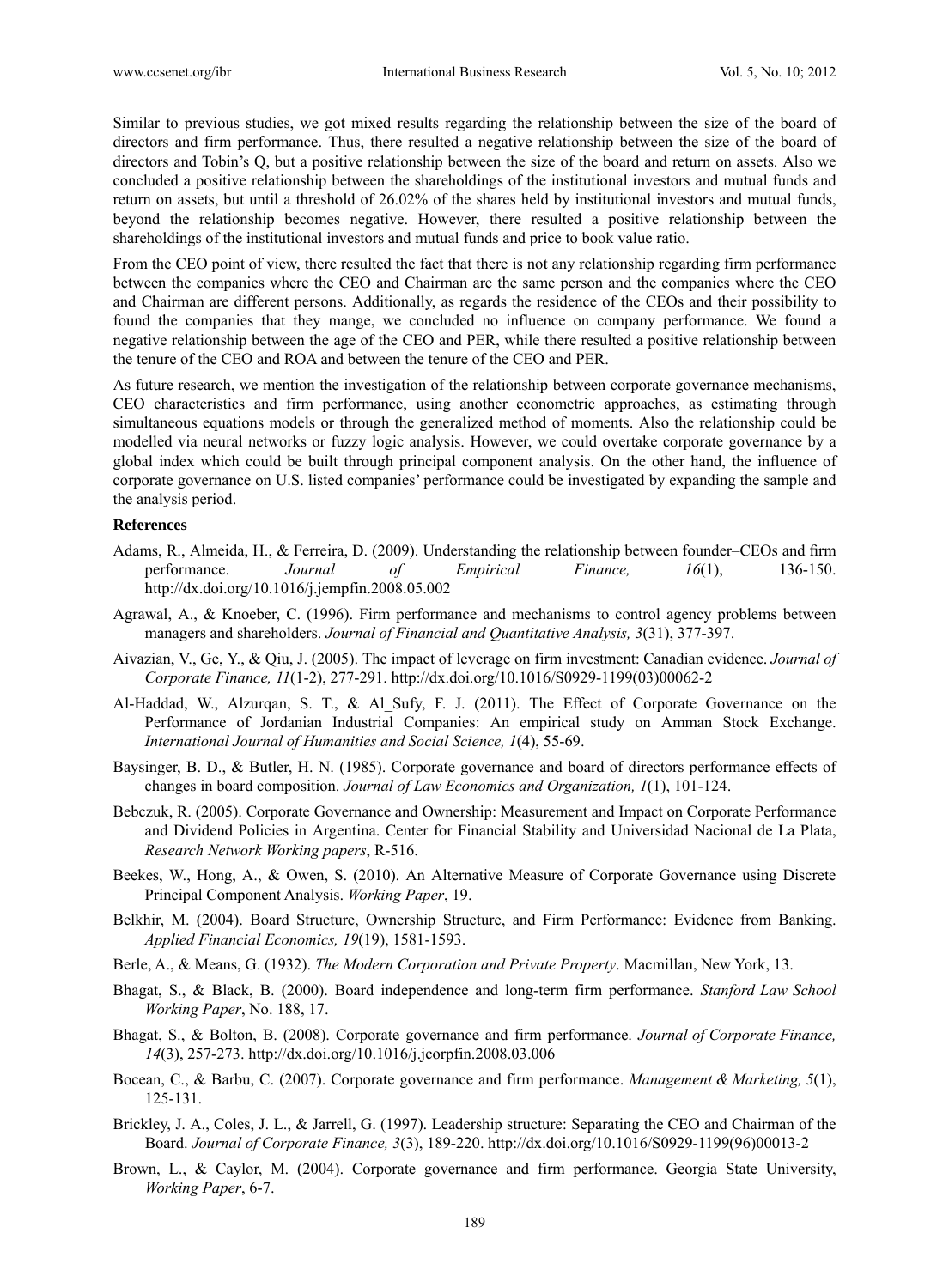- Chaganti, R., & Damanpour, F. (1991). Institutional ownership, capital structure and firm performance. *Strategic Management Journal, 12*(7), 479-491. http://dx.doi.org/10.1002/smj.4250120702
- Chen, C. W., Lin, J. B., & Yi, B. (2008). CEO duality and firm performance-an endogenous issue. *Corporate Ownership & Control, 6*(1), 58-65.
- Core, J., & Larcker, D. (2002). Performance consequences of mandatory increases in executive stock ownership. The Wharton School, University of Pennsylvania, Philadelphia, 1-36.
- Core, J., Holthausen, R., & Larcker, D. (1999). Corporate governance, Chief Executive Officer compensation, and firm performance. *Journal of Financial Economics, 51*(3), 371-406. http://dx.doi.org/10.1016/S0304-405X(98)00058-0
- Daily, C., & Dalton, D. (1992). The relationship between governance structure and corporate performance in entrepreneurial firms. *Journal of Business Venturing, 7*(5), 375-386. http://dx.doi.org/10.1016/0883-9026(92)90014-I
- Demsetz, H. (1983). The Structure of Ownership and the Theory of the Firm. *The Journal of Law and Economics, 26*(2), 375-390.
- Demsetz, H., & Lehn, K. (1985). The Structure of Corporate Ownership: Causes and Consequences. *Journal of Political Economy, 93*(6), 1174.
- Demsetz, H., & Villalonga, B. (2001). Ownership structure and corporate performance*. Journal of Corporate Finance, 7*(3), 211. http://dx.doi.org/10.1016/S0929-1199(01)00020-7
- Eisenberg, T., Sundgren, S., & Wells, M. T. (1998). Larger board size and decreasing firm value in small firms. *Journal of Financial Economics, 48*(1), 35-54. http://dx.doi.org/10.1016/S0304-405X(98)00003-8
- Ezzamel, M. A., & Watson, R. (1993). Organizational Form, Ownership Structure and Corporate Performance: A Conceptual Empirical Analysis of U.K. Companies. *British Journal of Management, 4*(3), 161-176.
- Fahlenbrach, R. (2009). Founder–CEOs, Investment Decisions, and Stock Market Performance. *Journal of Financial and Quantitative Analysis, 44*(2), 439-466. http://dx.doi.org/10.1017/S0022109009090139
- Fama, E. (1980). Agency problems and the theory of the firm*. Journal of Political Economy, 88*(2), 289.
- Fama, E., & Jensen, M. (1983). Separation of Ownership and Control. *Journal of Law and Economics, 26*(2), 311.
- Hermalin, B., & Weisbach, M. (1991). The Effects of Board Composition and Direct Incentives on Firm Performance. *Financial Management, 20*(4), 101-112.
- Hermalin, B., & Weisbach, M. (2001). Boards of directors as an endogenously determined institution: a survey of the economic literature. National Bureau of Economic Research, *Working Paper* 8161, Cambridge, 391.
- Holderness, C. G., Kroszner, R. S., & Sheehan., D. P. (1999). Were the Good Old Days That Good? Changes in Managerial Stock Ownership Since the Great Depression. *Journal of Finance, 54*(2), 435-469.
- Itturalde, D. T., Maseda, D. A., & Arosa, D. B. (2011). Insiders Ownership and Firm Performance. Empirical Evidence. *International Research Journal of Finance and Economics, 67*, 120.
- Jensen, M. C. (1993). The modern industrial revolution, Exit, and the failure of internal control systems. *The Journal of Finance, 48*(3), 831-880.
- Jensen, M. C., & Meckling, W. H. (1976). Theory of the firm: Managerial behaviour, agency costs and ownership structure. *Journal of Financial Economics, 3*(4), 305-360. http://dx.doi.org/10.1016/0304-405X(76)90026-X
- John, C., & Senbet, L. (1997). Corporate governance and board effectiveness. Departament of Finance, *Working Paper Series 1998*, FIN-98-045, 22.
- Klein, A. (1998). Firm Performance and Board Committee Structure. *Journal of Law and Economics, 41*(1), 275-303.
- Larcker, D., Richardson, S., & Tuna, I. (2007). Corporate Governance, Accounting Outcomes, and Organizational Performance. *The Accounting Review, 82*(4), 963-1008.
- Li, M., & Maksimovic, V. (2010). Selection of star CEOs and its implications on firm performance and CEO compensation. Dissertation, University of Maryland.
- Lipton, M., & Lorsch, J. W. (1992). A Modest Proposal for Improved Corporate Governance. *Business Lawyer,*